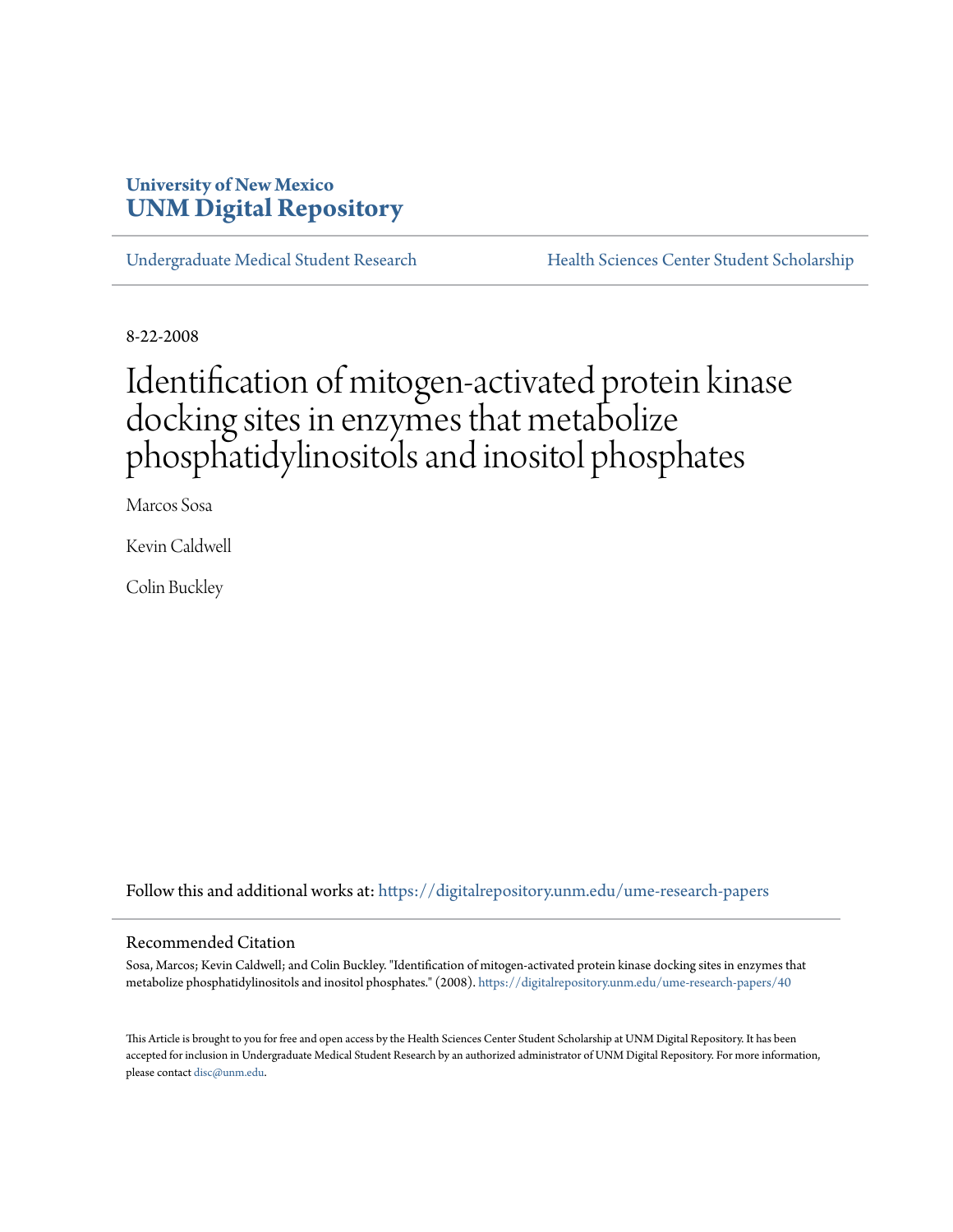# **Cell Communication and Signaling [BioMed](http://www.biomedcentral.com/) Central**

#### Research **[Open Access](http://www.biomedcentral.com/info/about/charter/)**

## **Identification of mitogen-activated protein kinase docking sites in enzymes that metabolize phosphatidylinositols and inositol phosphates** Kevin K Caldwell\*, Marcos Sosa and Colin T Buckley

Address: Department of Neurosciences University of New Mexico Health Sciences Center Albuquerque, NM 87131 USA

Email: Kevin K Caldwell\* - KCaldwell@salud.unm.edu; Marcos Sosa - MSosa@salud.unm.edu; Colin T Buckley - CBuckley@salud.unm.edu \* Corresponding author

Published: 30 January 2006

*Cell Communication and Signaling* 2006, **4**:2 doi:10.1186/1478-811X-4-2

[This article is available from: http://www.biosignaling.com/content/4/1/2](http://www.biosignaling.com/content/4/1/2)

© 2006 Caldwell et al; licensee BioMed Central Ltd.

This is an Open Access article distributed under the terms of the Creative Commons Attribution License [\(http://creativecommons.org/licenses/by/2.0\)](http://creativecommons.org/licenses/by/2.0), which permits unrestricted use, distribution, and reproduction in any medium, provided the original work is properly cited.

Received: 01 November 2005 Accepted: 30 January 2006

#### **Abstract**

**Background:** Reversible interactions between the components of cellular signaling pathways allow for the formation and dissociation of multimolecular complexes with spatial and temporal resolution and, thus, are an important means of integrating multiple signals into a coordinated cellular response. Several mechanisms that underlie these interactions have been identified, including the recognition of specific docking sites, termed a D-domain and FXFP motif, on proteins that bind mitogen-activated protein kinases (MAPKs). We recently found that phosphatidylinositol-specific phospholipase C-γ1 (PLC-γ1) directly binds to extracellular signal-regulated kinase 2 (ERK2), a MAPK, via a D-domain-dependent mechanism. In addition, we identified D-domain sequences in several other PLC isozymes. In the present studies we sought to determine whether MAPK docking sequences could be recognized in other enzymes that metabolize phosphatidylinositols (PIs), as well as in enzymes that metabolize inositol phosphates (IPs).

**Results:** We found that several, but not all, of these enzymes contain identifiable D-domain sequences. Further, we found a high degree of conservation of these sequences and their location in human and mouse proteins; notable exceptions were PI 3-kinase C2-γ, PI 4-kinase type IIβ, and inositol polyphosphate 1 phosphatase.

**Conclusion:** The results indicate that there may be extensive crosstalk between MAPK signaling and signaling pathways that are regulated by cellular levels of PIs or IPs.

#### **Background**

MAPKs catalyze the transfer of the γ-phosphate of adenosine triphosphate (ATP) to serine (S) or threonine (T) residues that precede proline  $(P)$  [[1](#page-15-0),2]; thus, these enzymes are termed proline-directed serine/threonine kinases. Although the sequences ST and TP are sufficient for phosphorylation to occur, the optimal sequence for phosphorylation by a MAPK is  $PX(S/T)P [1,3]$  $PX(S/T)P [1,3]$  $PX(S/T)P [1,3]$ . The majority of cellular proteins contain an SP or a TP sequence, yet, many of these proteins are not MAPK substrates [4], indicating that a mechanism exists for achieving substrate specificity for the MAPKs. This specificity is conferred by the substrate through a docking domain. In addition to underlying specificity, these docking interactions increase the catalytic efficiency of substrate phosphorylation [5-7].

#### *MAPK docking sites*

A MAPK docking site, distinct from the phosphoacceptor site, was first identified in c-Jun [8,9], a c-Jun N-terminal kinase (JNK) substrate; this site was designated the "δ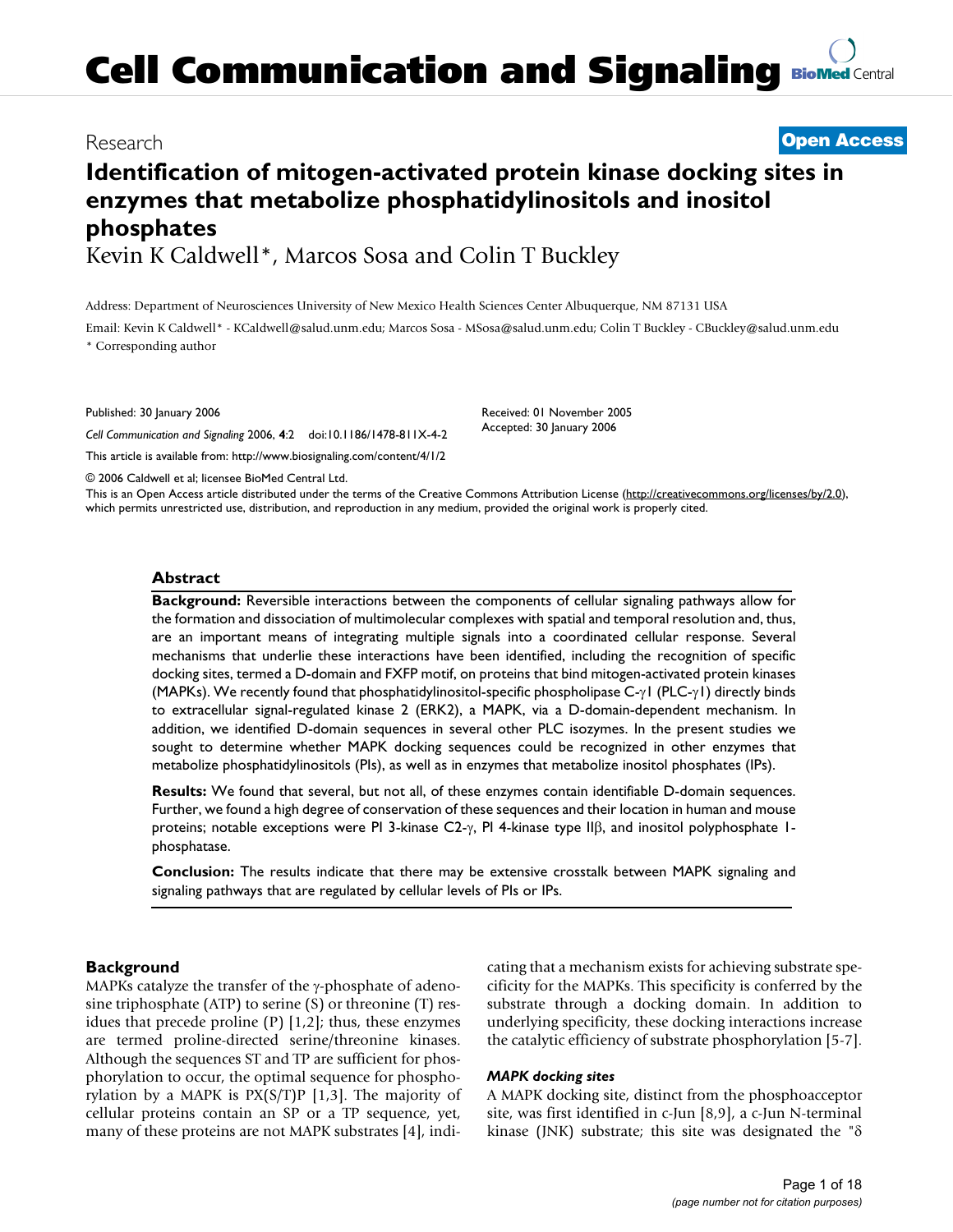domain". Subsequently, a JNK binding site in the transcription factor ATF-2 [10,11] and a motif termed the "dbox" of Elk-1 that binds ERK2 [4,12] were noted to be similar in sequence to the JNK binding site in c-Jun. Related motifs have been identified in a number of other proteins and have been given various names, including DEJL (docking sites for ERK and JNK, LXL) domain [4], kinase interaction motif (KIM) [13,14], MAPK-docking site [15,16], D box [5,12], D-site [17] and D-domain [6,18-20]. It is important to note that, although these domains were identified based on the ability to bind one or more MAPK, there are differences in the consensus sequences used to identify each of them. For example, MacKenzie et al. [14] proposed a consensus KIM sequence of  $(V/L)X_2(R/K)(R/K)X_{(3-6)}L$ , with V, L, R, and K representing the amino acids valine, leucine, arginine and lysine, respectively; Bardwell et al. [16] define a consensus MAPK-binding site sequence of  $(R/K)_2X_{(2-6)}(L/I)X(L/I)$ , with I representing the amino acid isoleucine; and Kornfeld and colleagues [4] reported two consensus sequences for the DEJL domain:  $(K/R)X(X/K/R)(K/R)X_{(1-4)}(L/I)X(L/R)$ I) and  $(K/R)(K/R)(K/R)X_{(1-5)}(L/I)X(L/I)$ . In the present studies we use the term D-domain and the consensus sequences reported by Kornfeld and colleagues [4].

Sharrocks and colleagues [21] report that D-domains are characterized by a cluster of basic residues positioned amino-terminal to an  $(L/I)X(L/I)$  motif followed by a triplet of hydrophobic amino acids that precedes a series of proline residues [17,21]. These investigators assessed the role of each of these regions in the binding of ERK2 and p38 to transcription factors, MEF2A, SAP-1, and Elk-1. They determined that mutation of the basic region of the transcription factors reduced their phosphorylation by both phospho-ERK2 and phospho-p38 [21]. This suggests that the basic residues are important for both ERK2 and p38 targeting of MAPK substrates. Mutation of the (L/  $I(X(L/I)$  motif (also called the LXL motif) diminished phosphorylation of phospho-ERK substrates, whereas it is not required for phosphorylation of substrates by the MAPK, phospho-p38 [21]. It was also determined that the hydrophobic patch plays an important role in phosphorylation of the substrates by both phospho-ERK and phospho-p38; however, this patch is more important for p38 binding than ERK2 binding. Barsyte-Lovejoy et al. [21] concluded that the proline residues were not important in specificity determination of MAPK substrates. Therefore, the authors hypothesize that the proline residues may play a structural role within the motif.

D-domains can show specificity for families of MAPKs; for example, the Elk-1 D-domain binds JNK and ERK, but not p38 [5,22]; both the SAP-1 and Elk-1 D-domains bind ERK2, whereas the SAP-1, but not Elk-1, D-domain binds  $p38α$  [22]. Other D-domains show specificity within a

MAPK family; for example, the SAP-1 D-domain binds p38α and p38β, but not p38δ [22]. The D-domain can be positioned either N- or C-terminal to the phosphorylation site [7,12,16,19,23].

A second MAPK docking motif has also been identified: the FXFP motif, or DEF (docking site for ERK, FXFP) motif [4,18,22], where F and P represent the amino acids phenylalanine and proline, respectively. Binding and substrate phosphorylation can occur in the absence of the proline residue [14,18]; however, its presence does increase the effectiveness of the motif [18]. Thus, we chose to include the proline in our searches. The identity of the second (X) residue is highly variable [4,18]. In most, if not all, proteins, the FXFP motif is C-terminal to the phosphorylation site [4,18,19,24]. In general, it appears that the FXFP motif occurs more proximal to a phosphorylation site than is often the case for a D-domain [4,18,20,22,24]. The FXFP motif binds ERK2 and  $p38\alpha$  [18,22], but not JNK3 [4] and p38β [4,22]. The FXFP motif and D-domain are each sufficient for MAPK docking; however, when both are present in a protein, they function additively [18,22].

We recently identified a D-domain sequence in PLC-γ1 and provided strong evidence that this sequence mediated an observed interaction between PLC-γ1 and phospho-ERK2 [25]. We have also reported that PLC-γ2, -β1, -β2, and -β4 each have at least one identifiable D-domain, as well co-immunoprecipitate with ERK2 [26]. Based on these observations, we have proposed that MAPK signaling and the metabolism of PIs are integrated. In order to substantiate this hypothesis, we sought to determine whether MAPK docking sites could be recognized in other enzymes that metabolize PIs; additionally, we sought support for extending this hypothesis to include the metabolism of IPs.

#### *Overview of phosphatidylinositol and inositol phosphate metabolism and signaling*

Eight PIs and more than 20 IPs have been identified [27- 30]. Several reviews of the metabolism and cellular roles of these molecules have appeared [27-35]. As the physiologic functions of the PIs and IPs were not a primary focus of the present studies, we will not summarize this information here; instead, the interested reader is directed to the sources cited above; we acknowledge that this is only a partial listing of the reviews that have been written on these subjects. PIs are substrates for a variety of phospholipases, acyl transferases, kinases and phosphatases, while IPs are metabolized by a series of kinases and phosphatases. Of these enzymes, we have limited the scope of the present studies to kinases and phosphatases. In order to assist the reader in understanding the reactions catalyzed by the enzymes which we analyzed, the pathways for the metabolism of PIs and IPs by various kinases and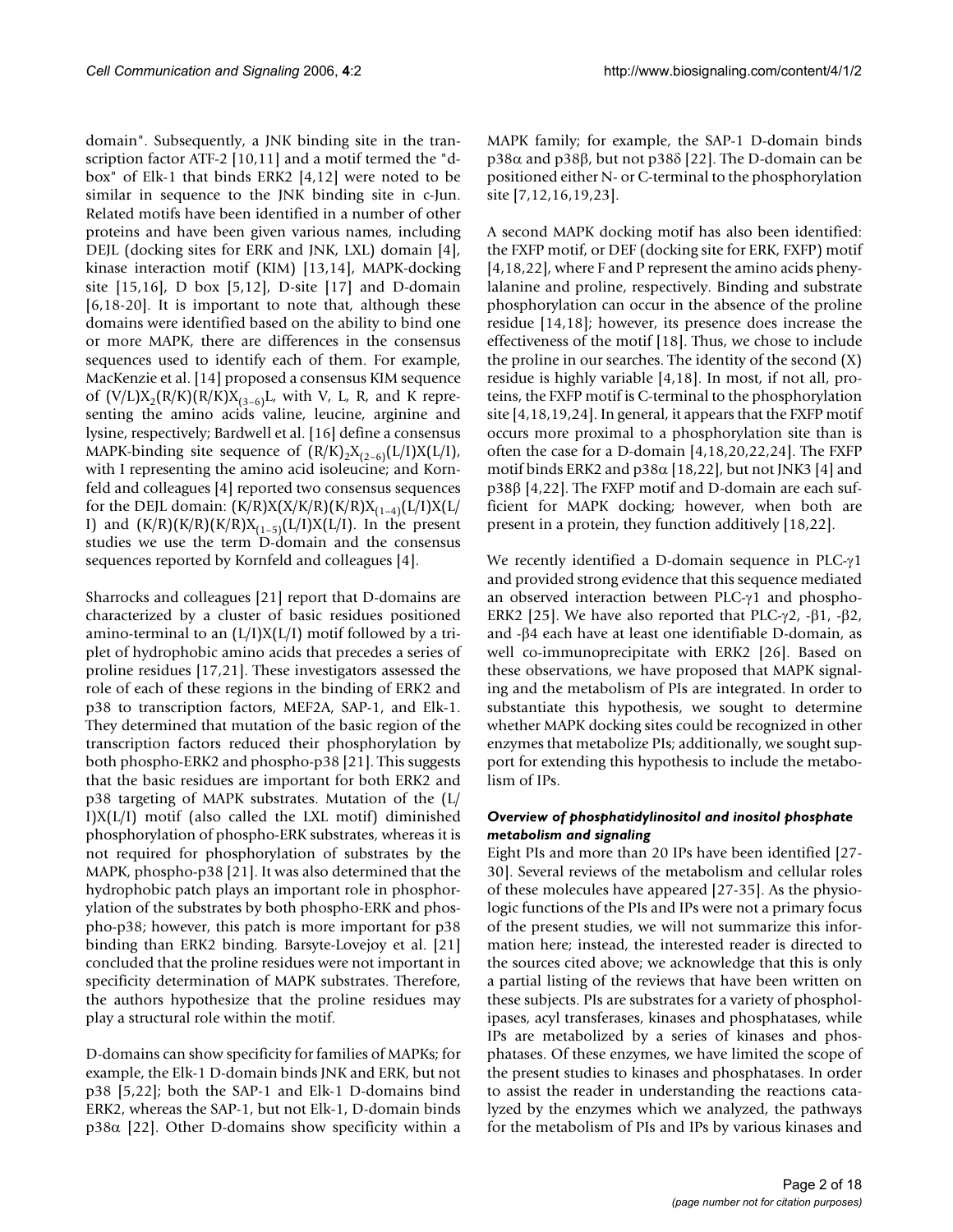

#### **Figure 1 A:** Pathways of metabolism of phosphatidylinositols in animals. **B:** Pathways of inositol phosphate metabolism

**A: Pathways of metabolism of phosphatidylinositols in animals**. This figure is based on similar figures in Toker [28] and Parker [29] and information provided in the Results and Discussion section. We are not aware of evidence that PtdIns5P is a substrate for a PI 3-kinase, producing PtdIns(3,5)P<sub>2</sub>; therefore, an arrow has not been included for this reaction. **B: Pathways of inositol phosphate metabolism**. The pathways of the metabolism of inositol phosphates in animal cells are shown; additional pathways are present in plants and slime mold [30]. The PLC-catalyzed synthesis of 1,2-diacylglycerol  $(1,2-DAG)$  and lns $(1,4,5)P<sub>3</sub>$  is also shown. The figure is based on similar figures found in Irvine and Schell [30], Shears [36], and Irvine [37], as well as information provided in the Results and Discussion section.

phosphatases are shown in Figures 1A and 1B, respectively. We use the IUPAC-IUB nomenclature for the identification of phosphatidylinositol (PtdIns) and inositol (Ins) phosphates (P): numbers are used to designate the carbon atoms to which phosphate groups are bound and the total number of phosphate groups is designated by a subscript, with the exception that no subscript is employed to designate the presence of a single phosphate group. For example, phosphatidylinositol 4-phosphate is designated PtdIns4P and inositol 1,4,5-trisphosphate is designated Ins $(1,4,5)P_3$ . For a review of inositol phosphate chemistry the reader is referred to recent articles by Shears [36] and Irvine [37].

#### **Results and discussion** *Search strategy*

We obtained the primary sequences of human and mouse kinases and phosphatases that control the phosphoryla-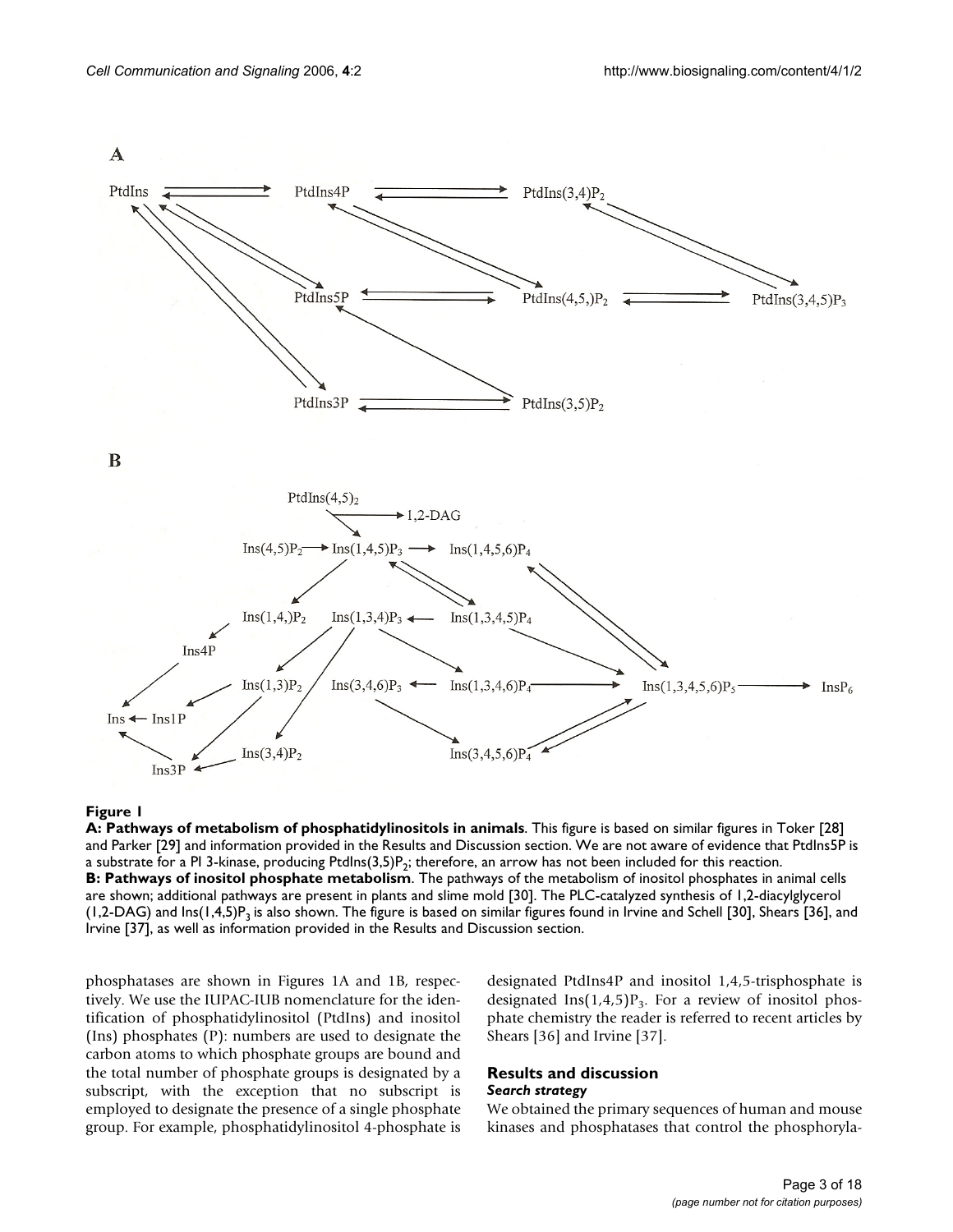| Table 1: Kinases (human) that have an FXFP motif and/or D-domain sequence. The number of potential MAPK phosphorylation sites,   |
|----------------------------------------------------------------------------------------------------------------------------------|
| sequences fitting the optimal MAPK phosphorylation consensus sequence of PX(S/T)P, and FXFP motifs and D-domain sequences in     |
| kinases that use phosphatidylinositols or inositols as substrates are listed in the table; all sequences are for human proteins. |

| Isozyme                                                               | GenBank<br>Accession # | $#$ amino<br>acids | number of (S/<br>T)P sites    | Site(s) with the consensus<br>PX(S/T)P sequence                                        | <b>FXFP</b><br>motif | D-domain motif                                                                                                             |  |
|-----------------------------------------------------------------------|------------------------|--------------------|-------------------------------|----------------------------------------------------------------------------------------|----------------------|----------------------------------------------------------------------------------------------------------------------------|--|
|                                                                       |                        |                    | PI 3-kinase                   |                                                                                        |                      |                                                                                                                            |  |
| Class I<br>PI 3-kinase $\alpha$                                       | P42336                 | 1068               | 6                             | none                                                                                   | none                 | 27 KYIRSCIML<br>398RAARLCLSI                                                                                               |  |
| PI 3-kinase $\gamma$<br>PI 3-kinase $\delta$<br>Class II              | P48736<br>NP 005017    | 1101<br>1044       | 13<br>4                       | none<br>none                                                                           | none<br>585FSFP      | 806KKKPLWL<br>none                                                                                                         |  |
| PI 3-kinase C2- $\alpha$                                              | NP 002636              | 1686               | 16                            | <sup>118</sup> PVTP<br>199PLTP<br>202PATP                                              | none                 | <sup>238</sup> KNGKARTDLEI                                                                                                 |  |
| PI 3-kinase, $C2-\gamma$                                              | CAA03853               | 1448               | 9                             | none                                                                                   | none                 | 400KVSRQCLLTL<br>830KEQKLIKI<br>1327KKPKVOLVI<br>1347KHMKNIHL                                                              |  |
| Class III<br>PI 3-kinase Vps34-type                                   | S57219                 | 887                | 6                             | none                                                                                   | none                 | 656KLLRKENLDL                                                                                                              |  |
|                                                                       |                        |                    | PI 4-kinase                   |                                                                                        |                      |                                                                                                                            |  |
| PI 4-kinase $\alpha$ (PI4K230)                                        | P42356                 | 2044               | 16                            | 215PSSP<br>590PPSP                                                                     | 1822 FVF<br>P        | <sup>15</sup> RRRDAVIAL<br><sup>15</sup> RRRDAVIALGI<br>1340KRLREDISI<br>1340KRLREDISIMI<br>1429 KRRTLLL<br>1429 KRRTLLLSL |  |
| PI 4-kinase $\beta$ (PI4K92)                                          | NP 002642              | 828                | 7                             | none                                                                                   | none                 | 244RGTKLRKLIL<br>360KTQRLISELSL<br><b>608KPYKILVI</b>                                                                      |  |
| PI 4-kinase type II (PI4K55)<br>PI 4-kinase type II- $\beta$ (PI4K55) | NP 060895<br>NP 060793 | 479<br>481         | 5<br>3                        | 49PGSP<br>none                                                                         | none<br>none         | 435KDNKSPLHL<br><sup>239</sup> KVGRKFHRIGL                                                                                 |  |
|                                                                       |                        |                    | PIP kinase                    |                                                                                        |                      |                                                                                                                            |  |
| Type I PIPK (PI4P 5-kinase)<br>PI4P 5-kinase, type $\alpha$           | NO 003548              | 549                | 3                             | 501POTP                                                                                | none                 | 376RNSKGERLLL<br>379KGERLLLYI<br><sup>379</sup> KGERLLLYIGI                                                                |  |
| PI4P 5-kinase, type $\beta$<br>PI4P 5-kinase type $I_Y$               | NP 003549<br>NP 036530 | 540<br>668         | 4<br>6                        | 464PSTP<br>510PCTP                                                                     | none<br>none         | 335KSHRGEKLLL<br>386RGERLLLHI<br>386RGERLLLHIGI                                                                            |  |
| Type III PIPK (PIKfyve; PI3P 5-kinase)<br><b>PIKfyve</b>              | O9Y2I7                 | 2098               | 32                            | <sup>18</sup> PRSP<br><sup>21</sup> PTSP<br>32PLTP<br>251 PRTP<br>581 PFTP<br>1524PPSP | none                 | 259KASRNIFL<br>700KNPKILLL<br><sup>1981</sup> KMVRDNPLYI                                                                   |  |
| $Ins(1, 4, 5)P_3$ 3-kinase                                            |                        |                    |                               |                                                                                        |                      |                                                                                                                            |  |
| $Ins(1, 4, 5)P_3$ 3-kinase B                                          | P27987                 | 946                | 24                            | 69PRSP<br>164PRSP<br>262PASP                                                           | 56FLFP               | 665KKKYPWIQL                                                                                                               |  |
|                                                                       |                        |                    | $Ins(1,3,4,5,6)_{5}$ 2-kinase |                                                                                        |                      |                                                                                                                            |  |
| $Ins(1,3,4,5,6)_{5}$ 2-kinase                                         | <b>AAM75353</b>        | 491                | 5                             | none                                                                                   | 240FFFP              | none                                                                                                                       |  |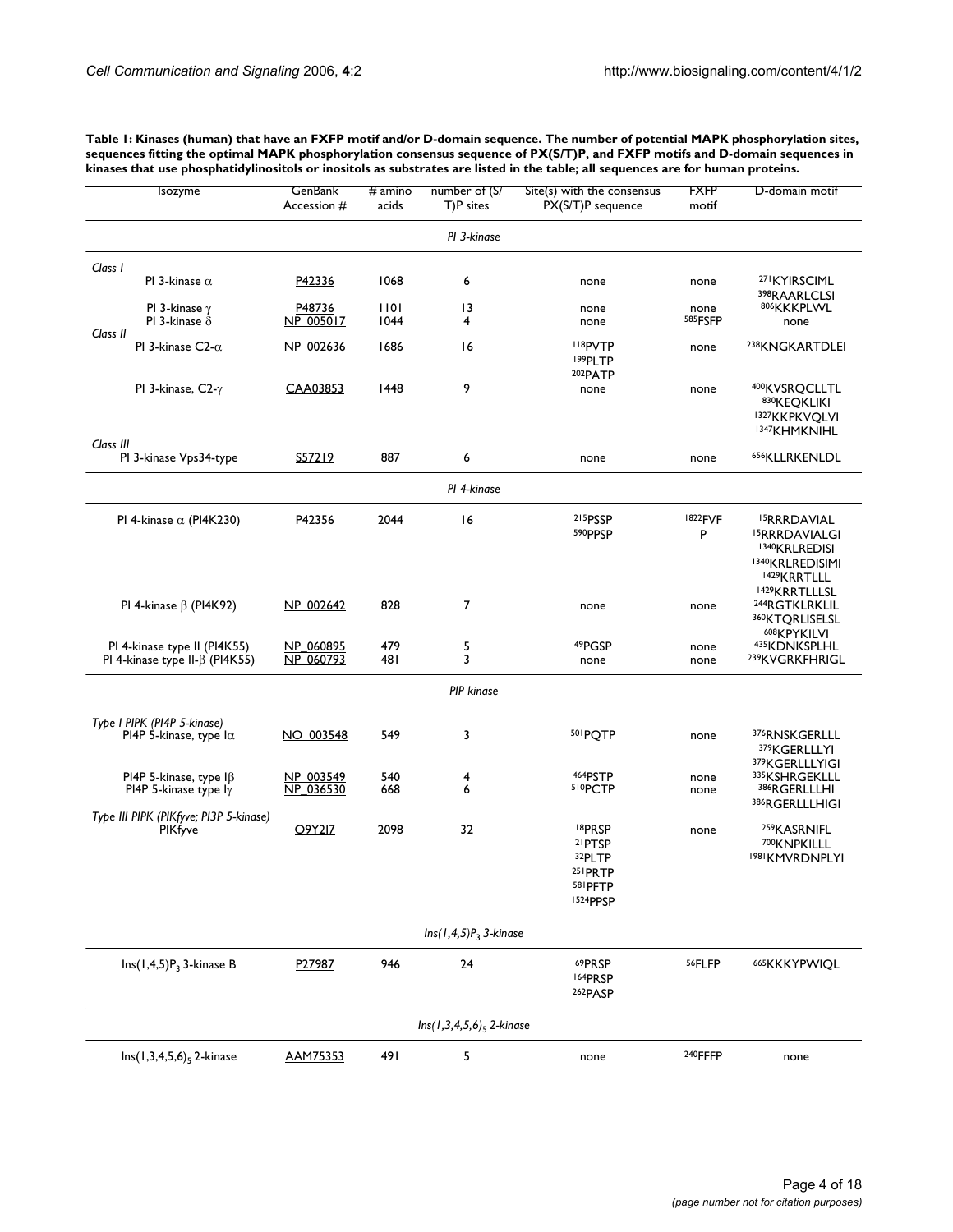| Table 2: Kinases (human) that do not have an FXFP motif and/or D-domain sequence. Kinases that use phosphatidylinositols or            |
|----------------------------------------------------------------------------------------------------------------------------------------|
| inositols as substrates and do not contain an FXFP or D-domain sequence are listed in the table; all sequences are for human proteins. |
| The number of potential MAPK phosphorylation sites and sequences fitting the optimal MAPK phosphorylation in these kinases are         |
| also identified.                                                                                                                       |

| GenBank<br>Accession # | $#$ amino acids | number of<br>$(S/T)P$ sites | Site(s) with the consensus<br>PX(S/T)P sequence |
|------------------------|-----------------|-----------------------------|-------------------------------------------------|
| NP 006210              | 1070            | 3                           | none                                            |
| O00750                 | 1634            | 17                          | none                                            |
| NP 005019              | 406             |                             | 314PDSP                                         |
| P78356                 | 416             | 4                           | 324PDSP                                         |
| NP 079055              | 421             |                             | none                                            |
| P23677                 | 46 I            | 4                           | 18PCSP                                          |
|                        |                 |                             | 93PTSP                                          |
| NP 079470              | 683             | 8                           | 334PETP                                         |
| NP 055031              | 414             |                             | none                                            |
| O8NFU5                 | 416             | 5                           | none                                            |
|                        |                 |                             |                                                 |

tion state of the inositol ring in PIs and IPs from GenBank at NCBI and searched these sequences for an FXFP motif and the two consensus sequences for a D-domain reported by Kornfeld and colleagues [4]: (K/R)X(X/K/  $R(K/R)X_{(1-4)}(L/I)X(L/I)$  or  $(K/R)(K/R)(K/R)X_{(1-5)}(L/I)$ I) $X(L/I)$ . We note that this strategy most likely failed to identify all possible sequences that may function as MAPK docking sites. For example, both the human and mouse Class I PI 3-kinase β include the sequence LILRRHGNLFI, which contains a KIM, as defined by MacKenzie et al [16], and a MAPK-docking site, as defined by Bardwell et al. [16], but not a D-domain according to the criteria that we employed. Similarly, the human and mouse  $\text{Ins}(1,3,4)P_3$ 5/6-kinase/Ins(3,4,5,6) 1-kinase contain the sequence LCRKRGXEVVQLNL (X is M in human and I in mouse), which fits the consensus sequences for a KIM and a MAPKbinding site, but not a D-domain. We chose to use the criteria of Kornfeld and colleagues based on its successful application in the identification of D-domains in PLC isozymes [25,26]. Although the list that we have compiled is likely to be incomplete, it does serve as a useful first approximation. We also searched each of the enzyme sequences for potential MAPK phosphorylation sites (i.e., (S/T)P sequences) and MAPK optimal phosphorylation sequences,  $PX(S/T)P$ . Finally, we note that we did not analyze the sequences of enzymes that control the metabolism of the diphosphorylated IPs.

#### *Presentation of the data*

In order to facilitate the presentation of the data, we separated human from mouse enzymes, kinases from phosphatases, and enzymes in which we identified a Ddomain and/or FXFP motif from those in which we did not. Human and mouse kinases having a D-domain and/ or FXFP motif are contained in Tables 1 and 3, respectively, whereas human and mouse kinases that do not

have either of these sequences are presented in Tables 2 and 4, respectively. Similarly, human and mouse phosphatases containing a D-domain and/or FXFP motif are listed in Tables 6 and 8, respectively, while human and mouse phosphatases that are devoid of these sequences are contained in Tables 7 and 9, respectively.

In the following discussion we use the terms "alternative pair" and "overlapping" in referring to relationships of Ddomains. An alternative pair of D-domains has the same amino-terminus and two possible carboxyl-termini: e.g., 15RRRDAVIAL and 15RRRDAVIALGI in human PI 4 kinase  $\alpha$  (Table 1). We use the term overlapping to identify D-domains that have distinct amino-termini and carboxyl-termini, but share a region of sequence: e.g., 376RNSKGERLLL and 379KGERLLLYI found in human PI4P 5-kinase type Iα (Table 1).

#### *PI 3-kinase*

Phosphatidylinositol 3-kinase (also called phosphoinositide 3-kinase, PtdIns 3-kinase, PI 3-kinase, and PI3K) isozymes catalyze the phosphorylation of the 3-position of the inositol ring of phosphatidylinositols [32]. Three classes (I, II, and III) of PI 3-kinase have been identified [38,39]. These classes are differentiated on the basis of their subunit composition, substrate specificity and mechanisms of regulation. The Class I enzymes are heterodimers of a regulatory subunit, of various sizes, and a catalytic subunit of approximately 110 kDa. Three distinct forms of the catalytic subunit (p110α, p110β, and p110δ) and five forms of the regulatory subunit (p85α, p85β, p55α, p55γ, and  $p50\alpha$ ) have been identified. The class IB isoform consists of a p101 regulatory subunit coupled to a p100γ catalytic subunit. Class I enzymes catalyze the synthesis of PtdIns3P, PtdIns $(3,4)P_2$ , and PtdIns $(3,4,5)P_3$  [40,41]; PtdIns $(4,5)P_2$  may be the preferred substrate *in vivo* [42].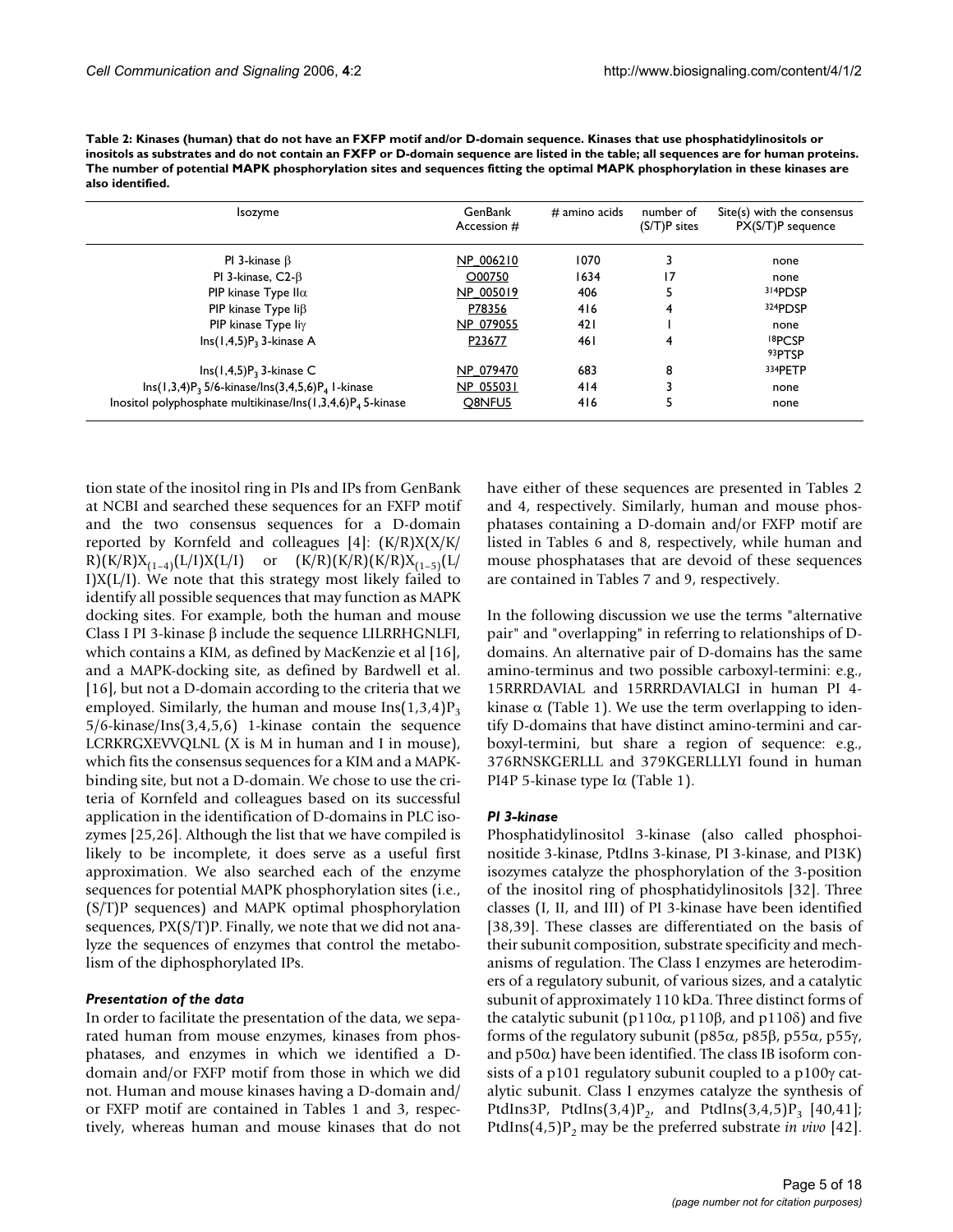**Table 3: Kinases (mouse) that have an FXFP motif and/or D-domain sequence. The number of potential MAPK phosphorylation sites, sequences fitting the optimal MAPK phosphorylation consensus sequence of PX(S/T)P, and FXFP motifs and D-domain sequences in kinases that use phosphatidylinositols or inositols as substrates are listed in the table; all sequences are for mouse proteins.**

| Isozyme                                | GenBank<br>Accession # |      | # amino acids $# (S/T)P$ sites | Site(s) with the consensus<br>PX(S/T)P sequence                                      | <b>FXFP</b> motif | D-domain motif                                                                                                            |
|----------------------------------------|------------------------|------|--------------------------------|--------------------------------------------------------------------------------------|-------------------|---------------------------------------------------------------------------------------------------------------------------|
|                                        |                        |      | PI 3-kinase                    |                                                                                      |                   |                                                                                                                           |
| Class I                                |                        |      |                                |                                                                                      |                   |                                                                                                                           |
| PI 3-kinase $\alpha$                   | NP 032865              | 1068 | 6                              | none                                                                                 | none              | 27 KYIRSCIML<br>398RLARLCLSI                                                                                              |
| PI 3-kinase $\gamma$<br>Class II       | NP 064668              | 1102 | 12                             | none                                                                                 | none              | 807KKKPLWL                                                                                                                |
| PI 3-kinase, $C2-\alpha$               | NP 035213              | 1509 | $\overline{13}$                | 24PLTP<br>27PATP<br>1374PFSP                                                         | none              | 63KNGKARTDLEI                                                                                                             |
| PI 3-kinase, C2-y1                     | NP 997566              | 1506 | 12                             | none                                                                                 | none              | 930KDIKTCHLPL<br>1409KHLKNIHL                                                                                             |
| PI 3-kinase, C2-y2                     | NP 035214              | 653  | 3                              | none                                                                                 | none              | <sup>77</sup> KDIKTCHLPL<br>556KHLKNIHL                                                                                   |
| Class III<br>PI 3-kinase Vps34-type    | NP 852079              | 887  | 4                              | none                                                                                 | none              | 656KLLRKENLDL                                                                                                             |
|                                        |                        |      | PI 4-kinase                    |                                                                                      |                   |                                                                                                                           |
| PI 4-kinase $\alpha$ (PI4K230)         | NP 001001983           | 2044 | 16                             | 215PSSP<br>590PPSP                                                                   | 1822FVFP          | <sup>15</sup> RRRDAVIAL<br><sup>15</sup> RRRDAVIALGI<br>1340KRLREDISI<br>1340KRLREDISIMI<br>1429KRRTLLL<br>1429 KRRTLLLSL |
| PI 4-kinase $\beta$ (PI4K92)           | NP 780565              | 801  | 8                              | none                                                                                 | none              | 232RGTKLRKLIL<br>333KTQRLISELSL<br>581 KPYKILVI                                                                           |
| PI 4-kinase type II<br>(PI4K55)        | NP 663476              | 479  | 5                              | 49PCSP                                                                               | none              | 435KDNKSPLHL                                                                                                              |
|                                        |                        |      | PIP kinase                     |                                                                                      |                   |                                                                                                                           |
| Type I PIPK (PI4P 5-kinase)            |                        |      |                                |                                                                                      |                   |                                                                                                                           |
| PI4P 5-kinase, type $I\alpha$          | NP 032872              | 539  | 3                              | 464PSTP                                                                              | none              | 335KSHRGEKLLL                                                                                                             |
| PI4P 5-kinase type $\beta$             | NP 032873              | 546  | 5                              | 498PQTP                                                                              | none              | 374RNNKGERLLL<br>377KGERLLLYI<br>377KGERLLLYIGI                                                                           |
| PI4P 5-kinase type $I\gamma$           | NP 032870              | 661  | 5                              | 509PCTP                                                                              | none              | 386RGERLLLHI<br>386RGERLLLHIGI                                                                                            |
| Type III PIPK (PIKfyve; PI3P 5-kinase) |                        |      |                                |                                                                                      |                   |                                                                                                                           |
| PIKfyve                                | NP 035216              | 2052 | 31                             | <sup>18</sup> PRSP<br><sup>21</sup> PASP<br>32PLTP<br>262PRTP<br>536PFTP<br>1479PPSP | none              | <sup>270</sup> KASRNIFL<br><b>655KNPKILLL</b><br>1935KMVRDNPLYI                                                           |

Class II isozymes are monomeric catalytic subunits (α, β, and  $\gamma$ ) containing a carboxyl-terminal C2 domain; these enzymes may be referred to as PI3K-C2. PtdIns and PtdIns4P, and under certain conditions PtdIns $(4,5)P_2$ , are substrates for the Class II PI 3-kinase [39,43]. A single Class III isozyme, which is specific for PtdIns, has been identified [44].

The Class I p110 $\alpha$  and p110 $\gamma$  human (Table 1) and mouse (Table 3) proteins contain D-domains, whereas the p110β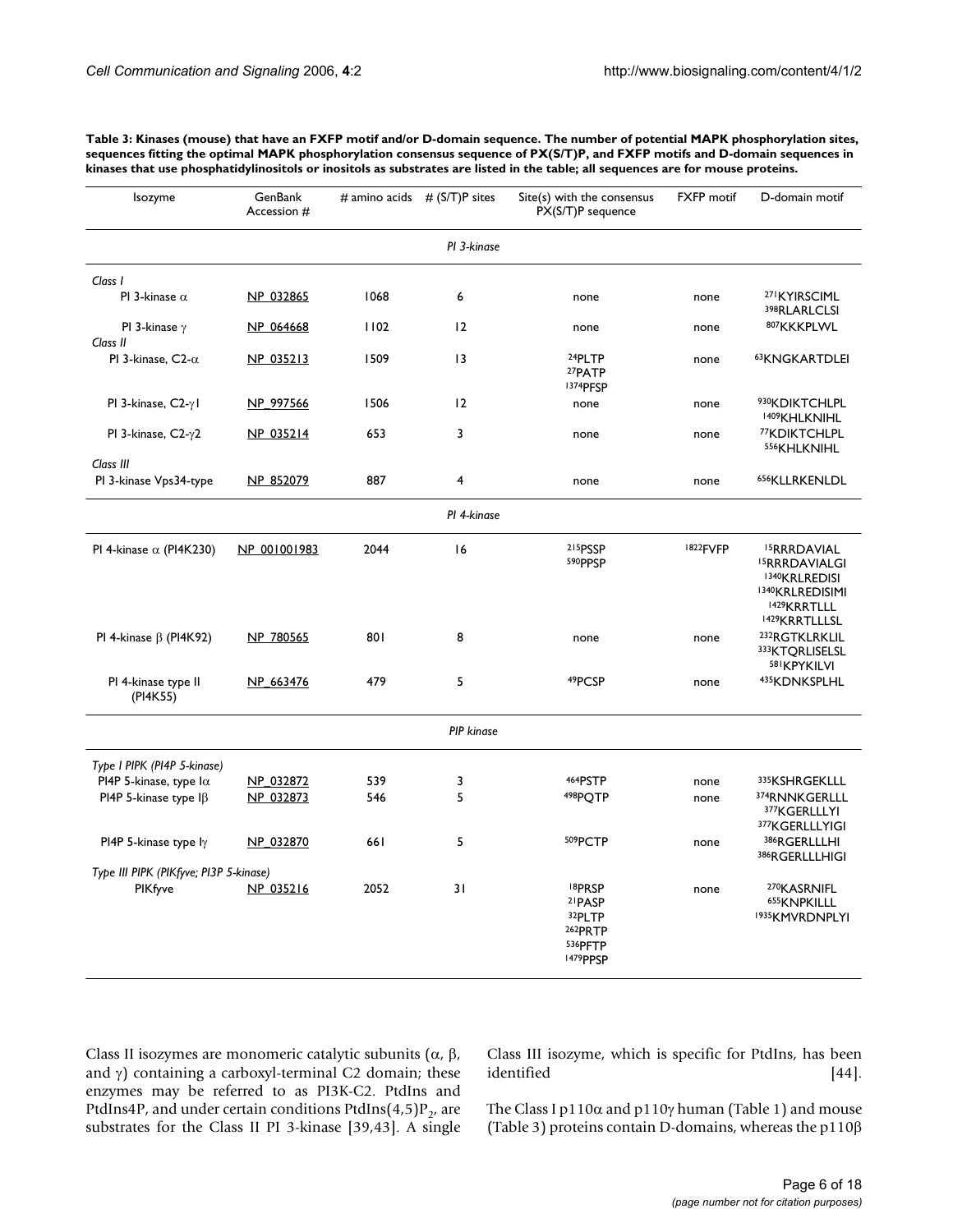**Table 4: Kinases (mouse) that do not have an FXFP motif and/or D-domain sequence. Kinases that use phosphatidylinositols or inositols as substrates and do not contain an FXFP or D-domain sequence are listed in the table; all sequences are for mouse proteins. The number of potential MAPK phosphorylation sites and sequences fitting the optimal MAPK phosphorylation in these kinases are also identified.**

| Isozyme                                                                | GenBank Accession $#$ # amino acids $#$ (S/T)P sites |      |   | Site(s) with the consensus<br>PX(S/T)P sequence |
|------------------------------------------------------------------------|------------------------------------------------------|------|---|-------------------------------------------------|
| PI 3-kinase $\beta$                                                    | NP 083370                                            | 1064 | 4 | none                                            |
| PI 3-kinase $\delta$                                                   | NP 032866                                            | 1043 |   | none                                            |
| PI 4-kinase type II- $\beta$ (PI4K55)                                  | NP 083020                                            | 445  |   | none                                            |
| PIP kinase Type li $\alpha$                                            | NP 032871                                            | 405  | 4 | 314PDSP                                         |
| PIP kinase Type $\text{li}\beta$                                       | <b>Q80XI4</b>                                        | 416  |   | 324PDSP                                         |
| PIP kinase Type $Iiy$                                                  | NP 473438                                            | 421  | 2 | none                                            |
| $Ins(1, 4, 5)P_3$ 3-kinase A                                           | O8R071                                               | 459  | 5 | <sup>18</sup> PCSP<br>92PASP                    |
| $Ins(1,4,5)P_3$ 3-kinase C                                             | NP 853624                                            | 678  | 8 | 328PETP                                         |
| $\ln s(1,3,4)P_3 5/6$ -kinase/ $\ln s(3,4,5,6)P_4 1$ -kinase           | NP 766172                                            | 419  | 4 | none                                            |
| Inositol polyphosphate multikinase/Ins(1,3,4,6)P <sub>4</sub> 5-kinase | O7TT16                                               | 396  |   | none                                            |

(Tables 2 and 4) and p110δ (Tables 1 and 4) isozymes do not. Of all the PI 3-kinase sequences that we analyzed, only the human PI 3-kinase δ (Table 1) contains an FXFP motif (585FSFP).

The Class II PI3-kinase C2- $\alpha$  contains a D-domain that is conserved in the human (Table 1) and mouse (Table 3) isozymes. PI 3-kinase C2-α was the only PI 3-kinase isozyme in which we found an optimal MAPK phosphorylation sequence (Tables 1, 2, 3, 4). The human and mouse PI 3-kinase C2-α proteins each contain three such sequences; a sequence alignment revealed that two of these (PLTP and PATP) are conserved, while the third, 118PVTP and 1374PFSP in human and mouse, respectively, is unique. Both the human (Table 1) and mouse (Table 3) PI 3-kinase C2-γ contain D-domains. A sequence align-

#### **Table 5: Reactions catalyzed by PIP kinases (based on [50] and [51])**

| Type I PIP kinase                           |
|---------------------------------------------|
| $PI \rightarrow PISP$                       |
| $PI3P \rightarrow PI(3,4)P_2$               |
| $PI4P \rightarrow PI(4,5)P_2$               |
| $PI3P \rightarrow \rightarrow PI(3,4,5)P_3$ |
| $PI(3,4)P_2 \rightarrow PI(3,4,5)P_3$       |
| Type II PIP kinase                          |
| $PI3P \rightarrow PI(3,4,)P_2$              |
| $PI5P \rightarrow PI(4,5)P_2$               |
| $PI3P \rightarrow \rightarrow PI(3,4,5)P_3$ |
| Type III                                    |
| $PI \rightarrow PISP$                       |
| $PI3P \rightarrow PI(3,5)P_2$               |

ment of these two proteins revealed that only the last Ddomain (1347KHMKNIHL in human and 1409KHLKNIHL in mouse) aligns; all of the other identified D-domains are unique to one or the other protein. These results indicate the MAPK-dependent regulation of the human and mouse Class II PI 3-kinases may be significantly different and, thus, caution should be exercised when comparing studies on these two proteins.

The human (Table 1) and mouse (Table 3) Class III PI 3 kinase contains a conserved D-domain. Neither of these proteins contains an FXFP motif or an optimal phosphorylation sequence for MAPKs.

#### *PI 4-kinase*

Phosphatidylinositol 4-kinase (PtdIns 4-kinase, PI 4 kinase) catalyzes the phosphorylation of PtdIns to produce PtdIns4P. Subfamilies (Types II and III; or PI4K230, PI4K92 and PI4K55 using the nomenclature of Heilmeyer et al. [45]) of PI 4-kinase have been identified; these posses a conserved C-terminal catalytic domain and diverse N-terminal regulatory domains [45]. Differing physiologic functions have been ascribed to each of the three subfamilies [45-49].

PI4Kα (also called PI 4-kinase 230) contains three alternative pairs of D-domains that are conserved in human (Table 1) and mouse (Table 3) sequences. PI4Kα also contains an FXFP sequence and two optimal MAPK phosphorylation sequences that are conserved in human and mouse proteins. PI 4-kinase β (also called PI 4-kinase 92) contains three D-domains that are conserved in the human (Table 1) and mouse (Table 3) isozymes. The first of these (232RGTKLRKLIL) overlaps with an identifiable bipartite nuclear localization sequence motif [45]. The human and mouse PI 4-kinase-β do not contain an FXFP motif or optimal MAPK phosphorylation sequence. The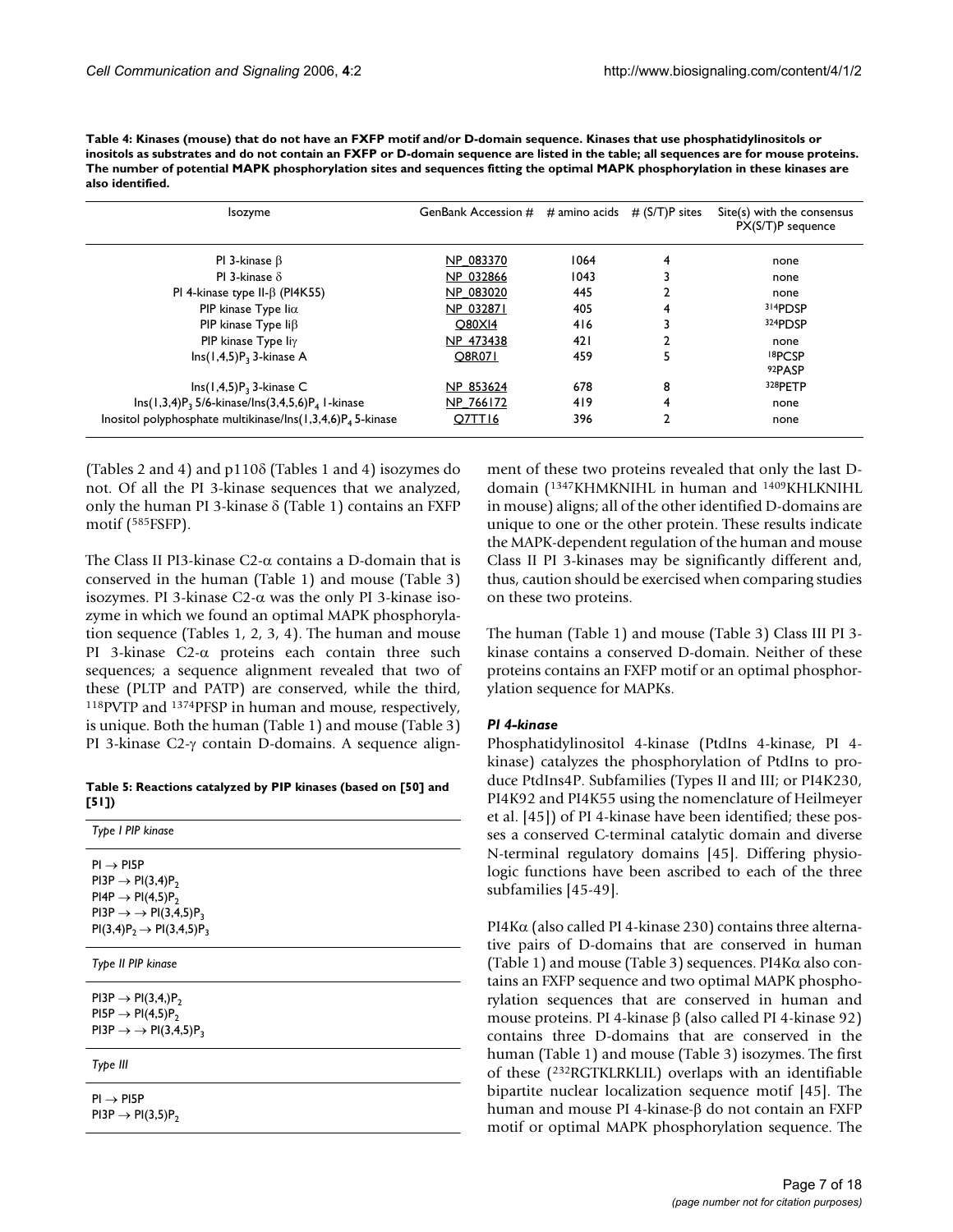**Table 6: Phosphatases (human) that have an FXFP motif and/or D-domain sequence. The number of potential MAPK phosphorylation sites, sequences fitting the optimal MAPK phosphorylation consensus sequence of PX(S/T)P, and FXFP motifs and D-domain sequences in phosphatases that use phosphatidylinositols or inositols as substrates are listed in the table; all sequences are for human proteins.**

| Isozyme                                                                                                                                                                                               | GenBank<br>Accession #                                        | # amino<br>acids         | # (S/T)P<br>sites | Site(s) with the<br>consensus PX(S/T)P<br>sequence | <b>FXFP</b><br>motif         | D-domain motif                                                                                                                                                                 |  |  |  |
|-------------------------------------------------------------------------------------------------------------------------------------------------------------------------------------------------------|---------------------------------------------------------------|--------------------------|-------------------|----------------------------------------------------|------------------------------|--------------------------------------------------------------------------------------------------------------------------------------------------------------------------------|--|--|--|
| monophosphatase                                                                                                                                                                                       |                                                               |                          |                   |                                                    |                              |                                                                                                                                                                                |  |  |  |
| inositol monophosphatase AI                                                                                                                                                                           | NP 005527                                                     | 277                      | $\overline{2}$    | none                                               | none                         | <sup>261</sup> RIAKEIQVIPL                                                                                                                                                     |  |  |  |
| l-phosphatase                                                                                                                                                                                         |                                                               |                          |                   |                                                    |                              |                                                                                                                                                                                |  |  |  |
| Inositol polyphosphate I-phosphatase                                                                                                                                                                  | <u>P49441</u>                                                 | 399                      | T                 | none                                               | none                         | 378RKRLETFLSL                                                                                                                                                                  |  |  |  |
|                                                                                                                                                                                                       |                                                               | 3-phosphatase            |                   |                                                    |                              |                                                                                                                                                                                |  |  |  |
| Myotubularin-related protein I isoform I;<br>MTMRI-I                                                                                                                                                  | NP 003819                                                     | 665                      | 3                 | none                                               | none                         | <sup>177</sup> KDMRNLRL                                                                                                                                                        |  |  |  |
| Myotubularin-related protein I isoform 2;<br>MTMR <sub>1-2</sub>                                                                                                                                      | NP 789746                                                     | 568                      | $\overline{2}$    | none                                               | none                         | <sup>177</sup> KDMRNLRL                                                                                                                                                        |  |  |  |
| $PI(3,4,5)P_3$ 3-phosphatase, PTEN                                                                                                                                                                    | P60484                                                        | 403                      | $\overline{2}$    | none                                               | 241 FEFP                     | none                                                                                                                                                                           |  |  |  |
|                                                                                                                                                                                                       |                                                               | 4-phosphatase            |                   |                                                    |                              |                                                                                                                                                                                |  |  |  |
| Inositol polyphosphate 4-phosphatase, Type la<br>Inositol polyphosphate 4-phosphatase, Type Ib<br>Inositol polyphosphate 4-phosphatase, Type $\alpha$ 3<br>SAC1 poly-phosphatidylinositol phosphatase | NP 004018<br>NP 001557<br><b>AAK58870</b><br><u>AAOH16559</u> | 938<br>954<br>977<br>587 | 7<br>8<br>7<br>3  | none<br>none<br>none<br>none                       | none<br>none<br>none<br>none | <sup>147</sup> RHHRLHLTL<br><sup>147</sup> RHHRLHLTL<br><sup>147</sup> RHHRLHLTL<br>345KNMRWDRLSI<br>348RWDRLSILL<br>461RTGKRTHLGL<br>517RDWKFLAL<br><sup>517</sup> RDWKFLALPI |  |  |  |
|                                                                                                                                                                                                       |                                                               | 5-phosphatase            |                   |                                                    |                              |                                                                                                                                                                                |  |  |  |
| Group II                                                                                                                                                                                              |                                                               |                          |                   |                                                    |                              |                                                                                                                                                                                |  |  |  |
| Inositol polyphosphate 5-phosphatase OCRL-1                                                                                                                                                           | O01968                                                        | 901                      | 3                 | none                                               | none                         | 446RLLKFDQLNI                                                                                                                                                                  |  |  |  |
| Inositol polyphosphate 5-phosphatase OCRL-2                                                                                                                                                           | NP 001578                                                     | 893                      | 3                 | none                                               | none                         | 446RLLKFDQLNI                                                                                                                                                                  |  |  |  |
| Synaptojanin 2 (synaptic inositol 1,4,5-<br>trisphosphate 5-phosphatase 2)                                                                                                                            | O15056                                                        | 1496                     | 17                | 987PVSP<br>1218PETP<br>1249PLSP                    | none                         | 617RSHRYILL                                                                                                                                                                    |  |  |  |
| Sac-domain-containing inositol phosphatase 2<br>isoform I; inositol polyphosphate 5-phosphatase<br>F isoform 1                                                                                        | NP 055752                                                     | 1132                     | 12                | 259PETP                                            | none                         | 85KVTKIAVLSL                                                                                                                                                                   |  |  |  |
| Sac-domain-containing inositol phosphatase 3                                                                                                                                                          | NP 055660                                                     | 907                      | 5                 | none                                               | none                         | 663KFHKYEEEIDI                                                                                                                                                                 |  |  |  |
| Inositol polyphosphate 5-phosphatase, 75 kDa                                                                                                                                                          | NP_005531                                                     | 748                      | 5                 | none                                               | none                         | <sup>31</sup> RQSRLLGL<br><sup>335</sup> KYAKVKLIRL<br>340KLIRLVGIML                                                                                                           |  |  |  |
| Inositol polyphosphate 5-phosphatase, 75 kDa;<br>Inositol polyphosphate 5-phosphatase B                                                                                                               | NP 032411                                                     | 993                      | 5                 | none                                               | none                         | <sup>31</sup> RQSRLLGL<br><sup>420</sup> KFVRLVGIML                                                                                                                            |  |  |  |
|                                                                                                                                                                                                       |                                                               | Group III                |                   |                                                    |                              |                                                                                                                                                                                |  |  |  |
| Inositol polyphosphate 5-phosphatase, 145 kDa;<br>$PI(3,4,5)P_3$ 5-phosphatase; SH2-containing<br>inositol 5'-phosphatase 1; SHIPI<br>Group IV                                                        | NP_005532                                                     | 88                       | 18                | 286PESP<br>960PPTP 968PISP<br>1133PPTP             | none                         | 348KSQKFLNKLVI                                                                                                                                                                 |  |  |  |
| PI polyphosphate 5-phosphatase type IV; Inositol<br>polyphosphate 5-phosphatase E                                                                                                                     | AAF81404                                                      | 644                      | 10                | 55PATP 239PRSP                                     | none                         | <sup>79</sup> RLERALSL<br>596RPGRDNIPL<br>608KFDRELYL<br>608KFDRELYLLGI                                                                                                        |  |  |  |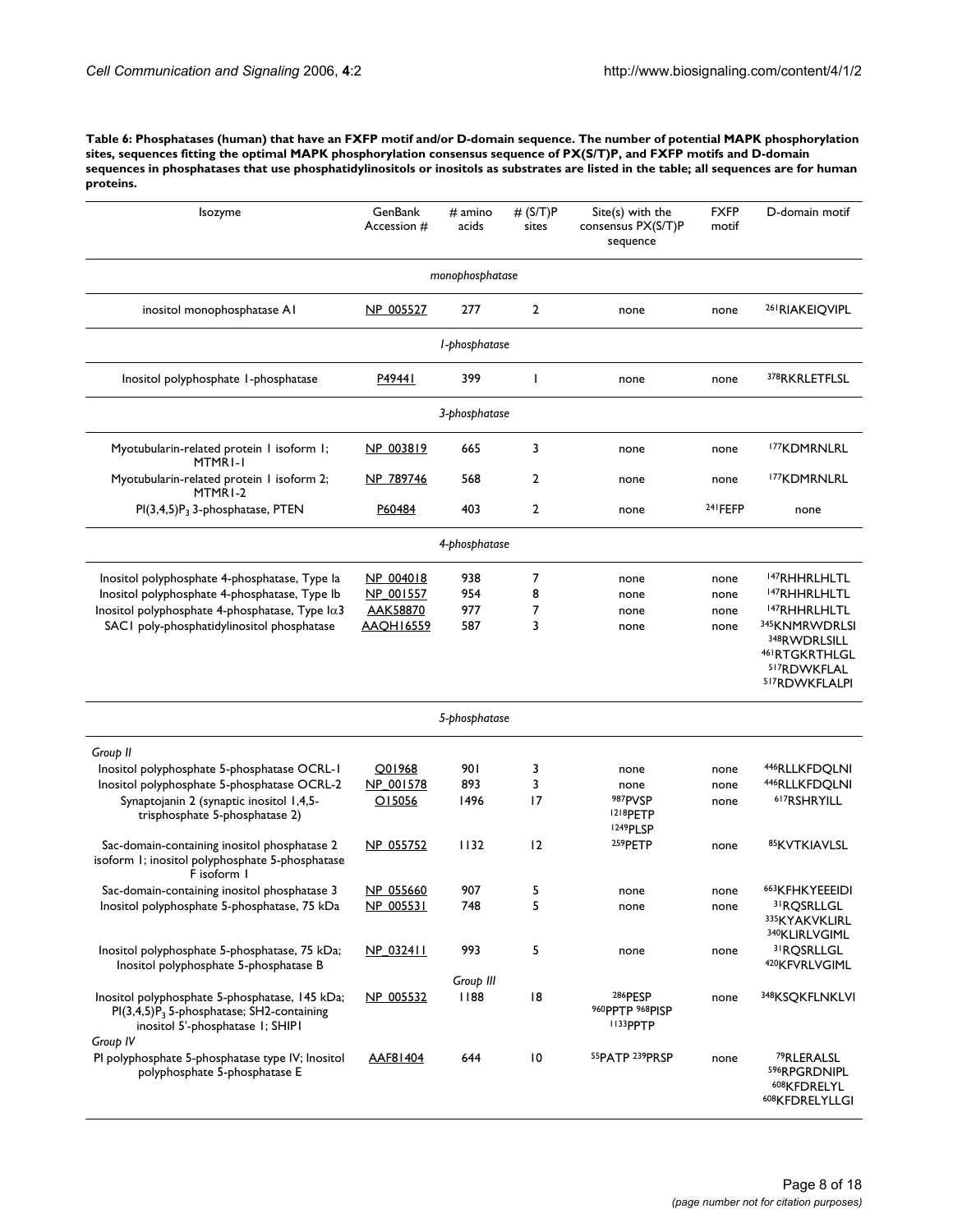human (Table 1) and mouse (Tabl3 3) PI 4-kinase type II (also called PI 4-kinase 55) contain a conserved Ddomain and optimal phosphorylation sequence for a MAPK. Neither protein contains an FXFP motif. The human (Table 1), but not the mouse (Table 4), PI 4 kinase type II-β contains a single D-domain, while neither protein contains a sequence fitting the MAPK optimal phosphorylation sequence or the FXFP motif.

#### *PIP kinase*

Phosphatidylinositol phosphate kinases (PIP kinases, PIPKs) utilize PtdIns3P, PtdIns4P, and PtdIns5P as substrates, catalyzing the synthesis of PtdIns $(3,4)P_2$ , PtdIns(3,5) $P_2$ , and PtdIns(4,5) $P_2$  (Table 5). These enzymes are also able to catalyze the formation of PtdIns5P and PtdIns $(3,4,5)P_3$  (Table 5). Three types (I, II and III) of PIP kinase are defined based on primary sequence, substrate specificity, and subcellular localization [51]. These families are often designated by the reaction that they catalyze most efficiently. Thus, the Type I PIP kinases are also termed PI4P 5-kinase, the Type II PIP kinases are termed PI5P 4-kinases, and the Type III PIP kinases are called PI3P 5-kinases. Three forms (termed α,  $(β, and γ)$ , each with multiple splice variants, of Type I and Type II PIP kinase have been identified [52-55]. It should be noted that the nomenclature for the  $\alpha$ - and  $\beta$ -forms of the human and mouse Type I PIP kinase are reversed: that is, the human Type Iα enzyme corresponds to the mouse Type Iβ enzyme, and vice versa.

Each of the Type I isozymes contain at least one identifiable D-domain that was conserved in humans and in mice. In human PI4P 5-kinase Type Iα (Table 1) an alternative pair of D-domains (379KGERLLLYI and 379KGERLLLYIGI) overlaps with a different D-domain (376RNSKGERLLL). This observation raises the intriguing possibility that these sequences are specific for binding of a particular MAPK, or MAPK family, and that there is competition among MAPKs for binding, with the likelihood that a mechanism(s) exists for the regulation of this binding. Further, the MAPK that is bound may affect the kinetics of the signal that is generated and, thus, the downstream response. The identified alternative pair of D-domains in PI4P 5 kinase type Iγ (PIPKIγ) (Tables 1 and 3) may be responsible for binding phospho-ERK1, which has been shown to catalyze the phosphorylation of serine 650 in PIPKIγ [56]. Phosphorylation of serine 650 inhibits the binding of talin to PIPKIγ and may play a role in synaptic neurotransmission and focal adhesion disassembly during mitosis. None of the Type I PIP kinases that we analyzed contains an FXFP motif (Tables 1 and 3). Each of the Type I PIPKs that we analyzed contains an optimal MAPK phosphorylation site that is conserved in human and mouse proteins. In the case of PIPKIγ, this is not serine-650. However, it is possible that other MAPKs are capable of phosphorylating threonine-512 (human)/threonine-511 (mouse).

The Type II isozymes (Tables 2 and 4) were found to be devoid of D-domain sequences and FXFP motifs. However, the Type IIα and Type IIβ isozymes do contain an optimal MAPK phosphorylation sequence that is conserved in human (Table 2) and mouse (Table 4) protein sequences.

The PIKfyve human (Table 1) and mouse (Table 3) sequences each contain six MAPK optimal phosphorylation sequences. This is the most that we found in any of the sequences that we analyzed. These enzymes contain three conserved D-domain sequences, but are devoid of an FXFP motif.

#### *Ins(1,4,5)P3 3-kinase*

 $\text{Ins}(1,4,5)P_3$  3-kinase catalyzes the formation of  $\text{Ins}(1,3,4,5)P_4$  from  $\text{Ins}(1,4,5)P_3$ . Three forms of  $Ins(1,3,4,5)P_4$  from  $Ins(1,4,5)P_3$ . Three forms Ins $(1,4,5)P_3$  3-kinase have been cloned; these forms differ in their molecular mass, regulation by Ca2/calmodulin, tissue distribution and intracellular localization [57-64]. All three forms of human (Tables 1 and 2) and both forms of mouse (Table 4) Ins $(1,4,5)P_3$  3-kinase contain one or more optimal sequence for MAPK phosphorylation. Human Ins $(1,4,5)P_3$  3-kinase B contains both an FXFP motif and a D-domain, whereas the A and C isoforms do not contain either of these two MAPK docking sequences (Tables 1 and 2). Ins $(1,4,5)P_3$  3-kinase B, which plays a critical role in T-cell development [65,66], is associated with the endoplasmic reticulum via its N-terminus [57,67]. Thus, it is possible that the MAPK binding to the 56FLFP sequence motif and/or phosphorylation of serine-71 within the optimal phosphorylation sequences ( $^{69}$ PRSP) regulates Ins(1,4,5) $P_3$  3-kinase B interaction with the endoplasmic reticulum.

#### *Ins(1,3,4)P3 5/6-kinase/Ins(3,4,5,6) 1-kinase*

Wilson and Majerus [68] cloned an Ins $(1,3,4)P_3$  5/6kinase, which was subsequently shown by Yang and Shears [69] to be the same as  $Ins(3,4,5,6)P_4$  1-kinase. Interestingly, this enzyme also possesses  $\text{Ins}(1,3,4,5,6)P_5$ 1-phosphatase activity [70]. Regulation of these latter two reciprocal activities provides a mechanism for tight control of Ins $(3,4,5,6)P_4$  levels in cells. The production of Ins $(1,3,4,6)P_4$  by Ins $(1,3,4)P_3$  5/6-kinase is the rate-limiting step in the synthesis of inositol hexakisphosphate from Ins $(1,3,4)P_3$  [71]. We were unable to identify an optimal sequence for MAPK phosphorylation, an FXFP motif or a D-domain in human (Table 2) or mouse (Table 4) Ins $(1,3,4)P_3$  5/6-kinase/Ins $(3,4,5,6)$  1-kinase.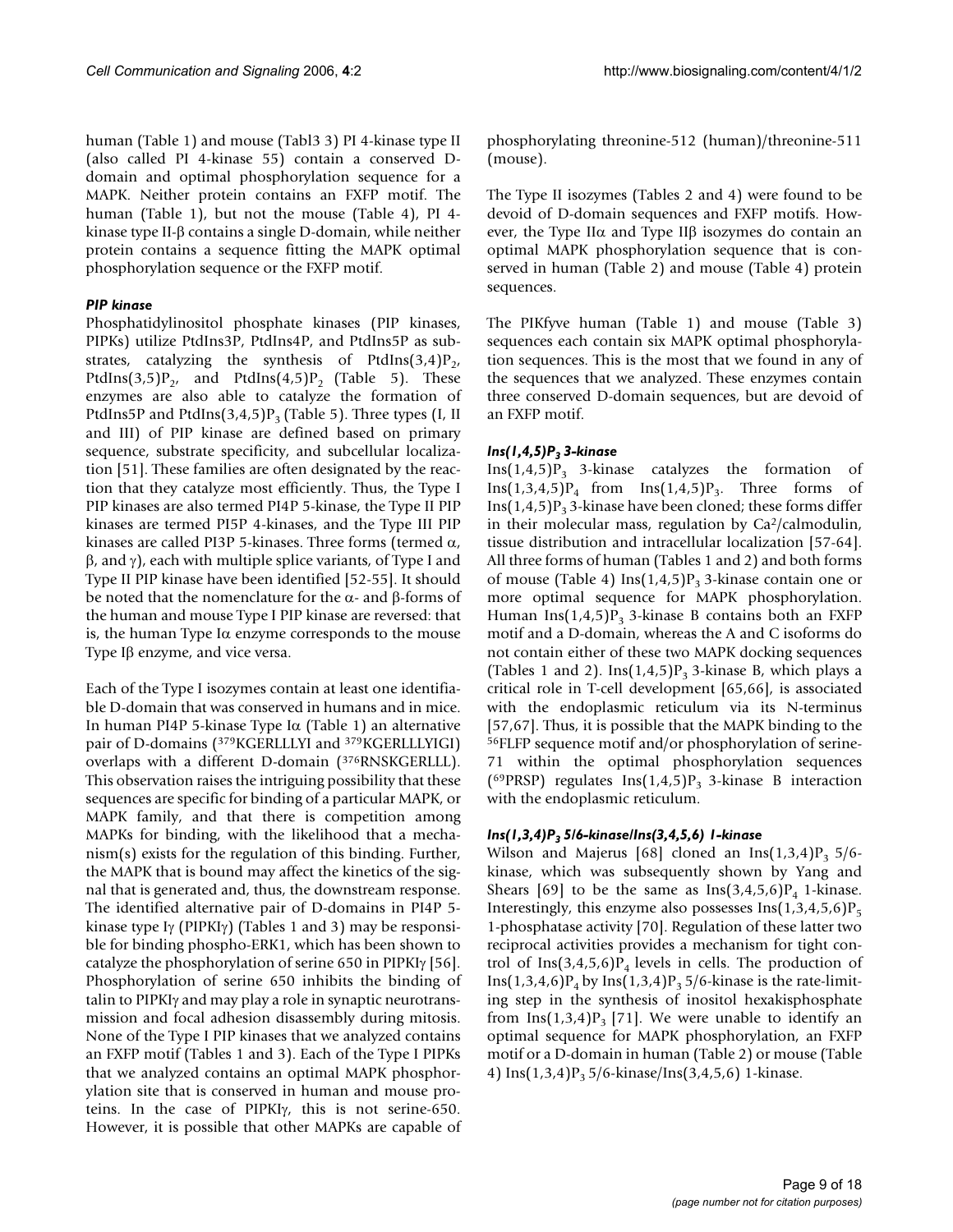**Table 7: Phosphatases (human) that do not have an FXFP motif and/or D-domain sequence. Phosphatases that use phosphatidylinositols or inositols as substrates and do not contain an FXFP or D-domain sequence are listed in the table; all sequences are for human proteins. The number of potential MAPK phosphorylation sites and sequences fitting the optimal MAPK phosphorylation in these kinases are also identified.**

| Isozyme                                                                                                     | GenBank Accession $#$ # amino acids |      | $# (S/T)P$ sites | Site(s) with the consensus<br>PX(S/T)P sequence    |
|-------------------------------------------------------------------------------------------------------------|-------------------------------------|------|------------------|----------------------------------------------------|
| inositol monophosphatase A2                                                                                 | NP 055029                           | 288  |                  | none                                               |
| inositol monophosphatase A3                                                                                 | NP 060283                           | 359  | 3                | none                                               |
| Myotubularin; MTMI                                                                                          | O13496                              | 603  | 3                | 586PTSP<br>589PSSP                                 |
| Myotubularin-related protein 2; MTMR2                                                                       | O13614                              | 643  | 4                | none                                               |
| Myotubularin-related protein 3; MTMR3                                                                       | O13615                              | 1198 | 9                | 582PTTP                                            |
| Myotubularin-related protein 6; MTMR6                                                                       | O9Y217                              | 621  | 3                | 559PESP                                            |
| Inositol polyphosphate 4-phosphatase, Type II                                                               | NP 003857                           | 924  | 7                | 485PPSP                                            |
| Inositol 1,4,5-trisphosphate 5-phosphatase, Type I                                                          | O14642                              | 412  | 3                | none                                               |
| Synaptojanin I (synaptic inositol 1,4,5-trisphosphate 5-<br>phosphatase 1)                                  | O43426                              | 1575 | 23               | 1090PATP<br><b>1148PPSP</b><br><b>II6IPKSP</b>     |
| Sac-domain-containing inositol phosphatase 2 isoform 2;<br>inositol polyphosphate 5-phosphatase F isoform 2 | NP 938144                           | 500  | 8                | none                                               |
| Sac-domain-containing inositol phosphatase 2 isoform 3;<br>inositol polyphosphate 5-phosphatase F isoform 3 | NP 938145                           | 219  |                  | none                                               |
| PI(4,5)P <sub>2</sub> 5-phosphatase A; PIB5PA; PIPP                                                         | O15735                              | 1006 | 26               | 148PRSP<br>199PSTP<br>345PRSP                      |
| Skeletal muscle and kidney enriched inositol phosphatase<br>isoform I: SKIP I                               | NP 057616                           | 448  | 4                | 283PDTP<br>356PSSP                                 |
| Skeletal muscle and kidney enriched inositol phosphatase<br>isoform 2: SKIP 2                               | NP 570122                           | 372  | 4                | 207PDTP<br>280PSSP                                 |
| Phospholipids-inositol phosphatase; PTEN-like phosphatase;<br>PLIP: PTPMI                                   | AAH20242                            | 201  |                  | none                                               |
| Inositol polyphosphate 5-phosphatase 2; SH2-containing<br>inositol 5'-phosphatase 2; SHIP2                  | IC5765                              | 1258 | 7                | 156PSSP<br><b>163PFTP</b><br>956PI TP<br>1001 PPSP |

*Inositol polyphosphate multikinase/Ins(1,3,4,6)P4 5-kinase*

Inositol polyphosphate multikinase catalyzes the formation of Ins $(1,3,4,5,6)P_5$  from Ins $(1,4,5)P_3$  by phosphorylation of both the 3- and 6-position of the inositol ring [30,36], with phosphorylation of the 3-position possibly preceding that of the 6-position [72]. The enzyme also phosphorylates the 1-position of  $Ins(4,5)P_2$  to form Ins $(1,4,5)$ P<sub>3</sub> [72]. Majerus and colleagues [73] reported that *in vitro* the enzyme displays specificity as an Ins(1,3,4,6) 5-kinase. Neither the human (Table 2) nor mouse (Table 4) protein contains an FXFP motif, a Ddomain or optimal sequence for MAPK phosphorylation.

#### *Ins(1,3,4,5,6) 2-kinase*

Ins $(1,3,4,5,6)$ P<sub>2</sub> 2-kinase catalyzes the final step in the synthesis of inositol hexakisphosphate from  $\text{Ins}(1,3,4)P_3$ , and ultimately from  $\text{Ins}(1,4,5)P_3$  [71]. The human 2kinase contains an FXFP motif, but does not contain a Ddomain (Table 1). We did not identify an optimal sequence for MAPK phosphorylation.

#### *Inositol monophosphatase*

Inositol monophosphatase is a Mg2+-dependent enzyme that catalyzes the hydrolysis of Ins1P, Ins3P and Ins4P, as well as several related compounds, but does not hydrolyze Ins2P [74-78]. Inositol monophosphatase has received significant attention as a potential site of action for lithium in the treatment of bipolar disorder. However, recent studies have identified a number of other lithium targets, as well [79].

Three forms of inositol monophosphatase have been identified: A1 (IMPA1), A2 (IMPA2) and A3 (IMPA3). Of these three forms, only inositol monophosphatase A1 contains an identifiable D-domain (Tables 6 and 8). The human and mouse sequences differ by two amino acids in this region resulting in an alternative pair of D-domains in the mouse isoform (and 261RIAKEIEI and 261RIAKEIEIIPL) and a single D-domain in the human isoform (261RIAKEIQVIPL). We did not find an optimal sequence for MAPK-catalyzed phosphorylation or an FXFP motif in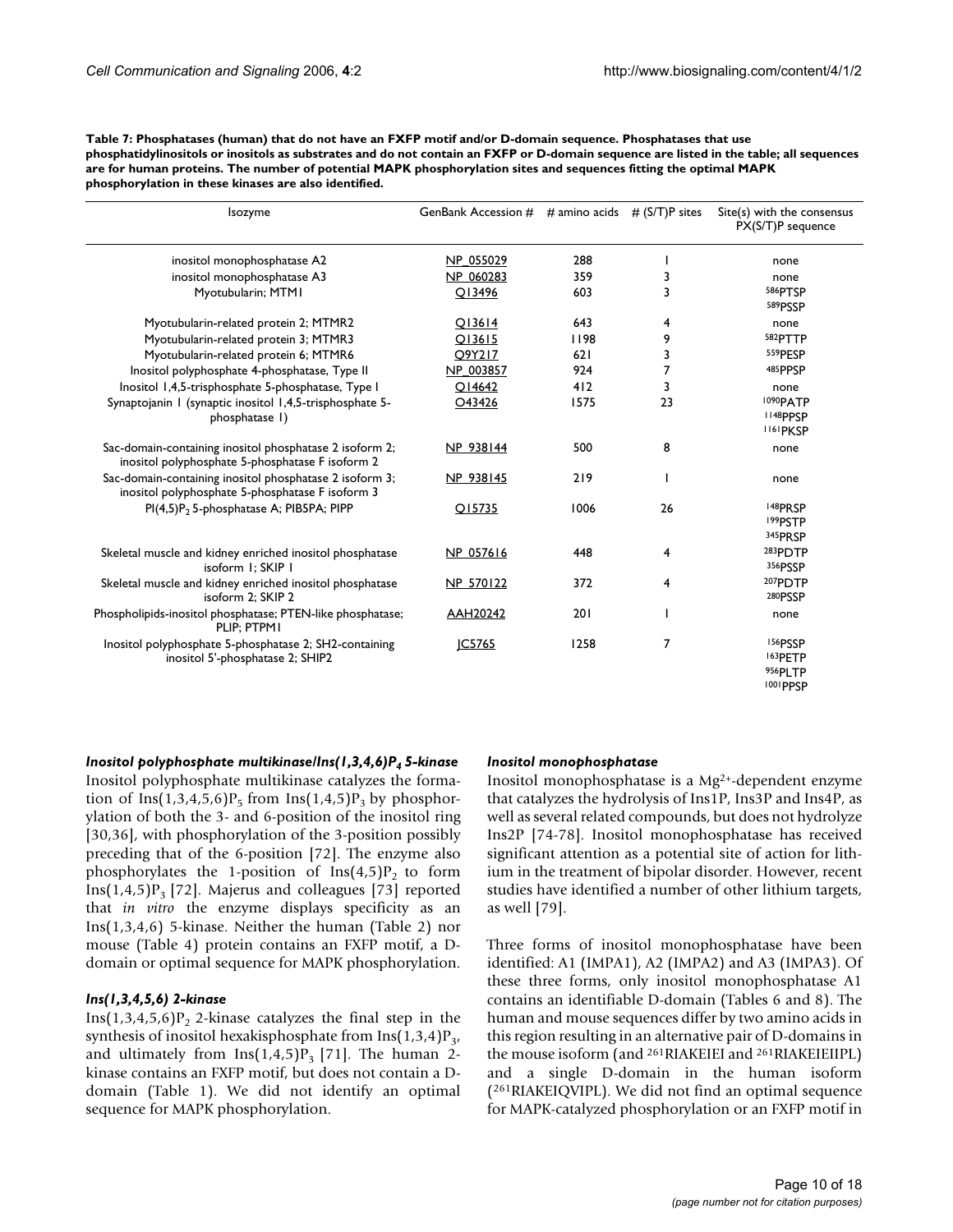any of the human or mouse inositol monophosphatase isozymes.

#### *1-phosphatase*

Inositol polyphosphate 1-phosphatase is a Mg2+-dependent enzyme that hydrolyzes Ins $(1,4)P_2$  and Ins $(1,3,4)P_3$ , and is inhibited by lithium [76,80-82]. Similar to inositol monophosphatase, the 1-phosphatase has received attention as a site of therapeutic action for lithium in the treatment of bipolar disorder [83]. Notably, the human (Table 6), but not the mouse (Table 9), 1-phosphatase contains a D-domain. Neither the human nor mouse enzyme contains an FXFP motif or an optimal sequence for MAPK phosphorylation.

#### *3-phosphatase*

Myotubularin, which was originally identified as a candidate gene mutated in X-linked myotubular myopathy [84], has been shown to possess PtdIns3P 3-phosphatase activity [85,86]. A number of myotubularin-related (MTMR) proteins have also been identified [87,88]. Myotubularin (also called MTM1), MTMR1, MTMR2, MTMR3, and MTMR6 possess PtdInd(3)P 3-phosphatase activity [89]. In addition to their PtdIns3P 3-phosphatase activity, myotubularin, [90], MTMR2 [91], MTMR3 [92], and MTMR6 [90] also possess PtdIns $(3,5)P_2$  3-phosphatase activity; however, it should be noted that Kim et al. [89] reported that myotubularin and MTMR2 do not hydrolyze PtdIns $(3,5)_2$ . Additionally, myotubularin and MTMR2 have been shown to hydrolyze Ins $(1,3)P_2$  [89].

When we analyzed the human (Table 7) and mouse (Table 9) myotubularin protein sequences, we did not find either an FXFP or D-domain sequence. However, the human sequence does contain two optimal MAPK phosphorylation sequences not present in the mouse sequence. We identified a conserved D-domain in the human (Table 6) and mouse (Table 8) MTMR1 protein, but did not find an optimal sequence for MAPK phosphorylation or FXFP motif in either protein. Neither the human (Table 7) nor the mouse (Table 9) MTMR2 has an optimal sequence for MAPK phosphorylation, a Ddoman, or an FXFP motif. Although the human (Table 7) and mouse (Table 9) MTMR3 and MTMR6 each contain a sequence fitting the optimal sequence for MAPK phosphorylation, they do not contain an identifiable Ddomain or FXFP motif.

PTEN (phosphatase and tensin homologue deleted on chromosome 10) is a PtdIns $(3,4,5)P_3$  3-phosphatase [93], as well as  $Ins(1,3,4,5)P_4$  3-phosphatase [93] and Ins(1,3,4,5,6) $P_5$  3-phosphatase [94]. The human (Table 6) and mouse (Table 8) PTEN sequences contain a conserved FXFP sequence, but no identifiable D-domain or optimal MAPK phosphorylation sequence.

#### *4-phosphatase*

Two forms (Types I and II) of inositol polyphosphate 4 phosphatase have been identified [95-97]. These enzymes cleave the 4-phosphate from  $Ins(1,3,4)P_2$ , Ins  $(3,4)P_2$ , and PtdIns $(3,4)P_2$ . The Type I 4-phosphatase has been reported to localize to endosomes, where it plays an important role in the generation of PtdIns3P [98]. In growth factor-stimulated cells the Type I 4-phosphatase also localizes to plasma membrane ruffles, where it hydrolyzes PtdIns $(3,4)P_2$ , thereby regulating the association of PtdIns $(3,4)P_2$ -binindg proteins with the plasma membrane [98]. We identified a conserved D-domain in human (Table 6) and mouse (Table 8) Type I 4-phosphatase. However, we did not identify an optimal phosphorylation sequence or an FXFP motif in this isoform. In contrast, we did not identify a D-domain in the human Type II 4-phosphatase (Table 7), although it does contain a consensus MAPK phosphorylation site. Human Type II 4-phosphatase also does not contain an FXFP motif.

The Sac phosphatase domain, a region of sequence homology found in several yeast, plant and animal proteins, can hydrolyze the 3-, 4-, or 5-position phosphate from PIs, although vicinal phosphate groups are resistant to hydrolysis [99,100]; thus, PtdIns3P, PtdIns4P and PtdIns(3,5) $P_2$  are substrates, whereas PtdIns(4,5) $P_2$  is not. The PtdIns4P phosphatase activity, but not PtdIns3P or PtdIns $(3,5)$ P<sub>2</sub> phosphatase activities, of mammalian Sac1 complements phenotypic defects observed in yeast having deletions of Sac1p [101], indicating that the 4-phosphatase activity of these proteins is the most important *in vivo*. The human (Table 6) and mouse (Table 8) Sac1 proteins each contain five identifiable D-domains. Two of these D-domains are overlapping sequences (345KNMRWDRLSI and 348RWDRLSILL) and two are an alternative pair of D-domains (517RDWKFLAL and 517RDWKFLALPI). Neither the human nor mouse protein contains an optimal phosphorylation site for MAPKs or an FXFP motif.

#### *5-phosphatase*

The inositol polyphosphate 5-phosphatases are commonly classified on the basis of their substrate specificities [27,50]. In this system of classification, the Group I enzymes hydrolyze the water-soluble compounds  $Ins(1,4,5)P_3$  and  $Ins(1,3,4,5)P_4$ ; the Group II enzymes hydrolyze both water-soluble and lipid substrates (e.g., PtdIns $(4,5)$ , P<sub>2</sub> and PtdIns $(3,4,5)$ P<sub>3</sub>); the Group III enzymes hydrolyze the 3-phosphate-containing compounds, Ins $(1,3,4,5)P_4$  and PtdIns $(3,4,5)P_3$ ; and, the single Group IV enzyme hydrolyzes only the lipid substrates PtdIns(3,4,5) $P_3$  and PtdIns(4,5) $P_2$  [27,102]. Although we have used this classification system, we note that recent studies have demonstrated that the substrate specificities of several of the identified 5-phosphatases do not fit into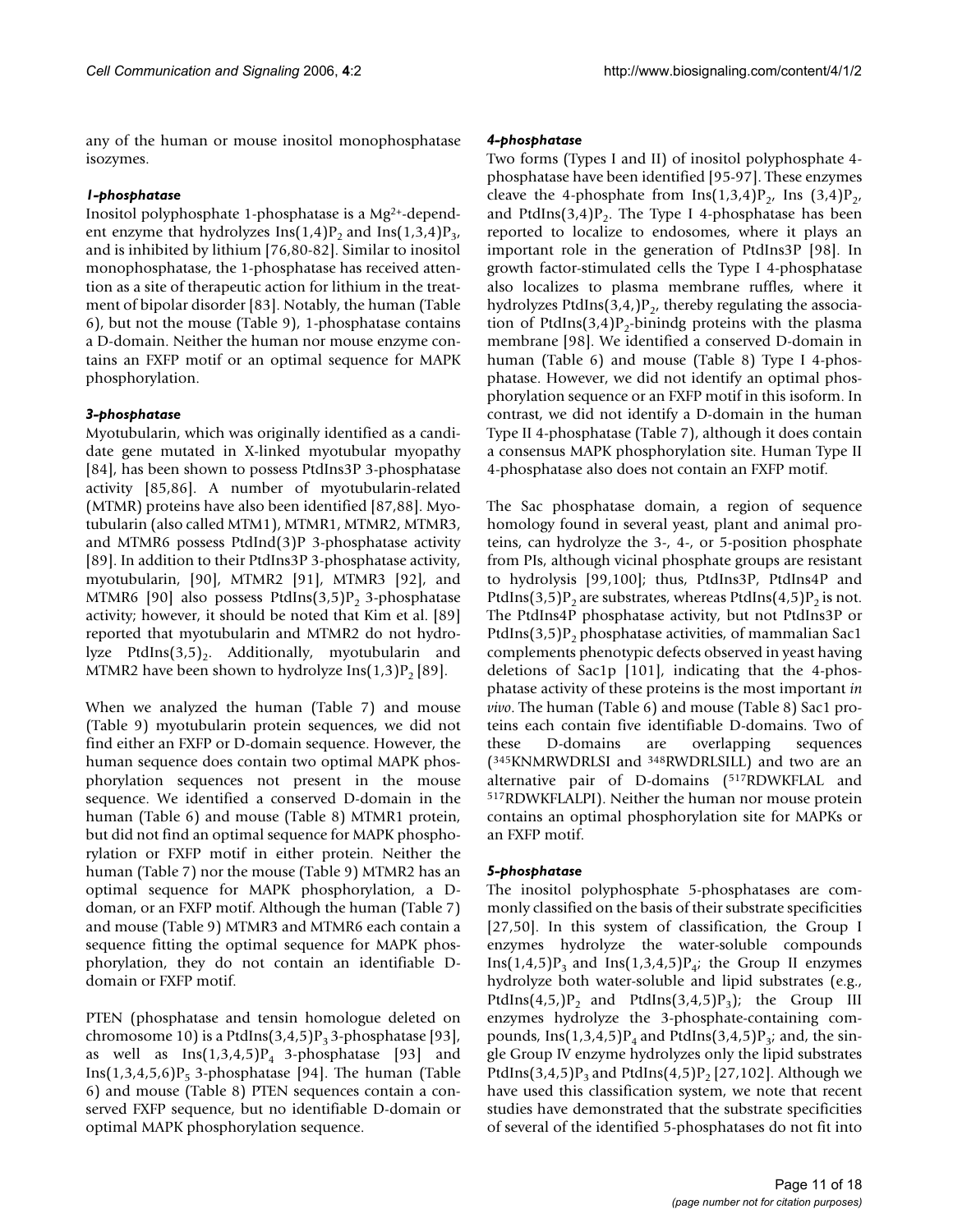**Table 8: Phosphatases (mouse) that have an FXFP motif and/or D-domain sequence. The number of potential MAPK phosphorylation sites, sequences fitting the optimal MAPK phosphorylation consensus sequence of PX(S/T)P, and FXFP motifs and D-domain sequences in phosphatases that use phosphatidylinositols or inositols as substrates are listed in the table; all sequences are for mouse proteins.**

| Isozyme                                                                                                                                                                                                                                                                                                                                                                                                                                                  | GenBank<br>Accession #                                     | $#$ amino<br>acids                | # (S/T)P sites                       | Site(s) with the<br>consensus PX(S/<br>T)P sequence   | <b>FXFP</b> motif                    | D-domain motif                                                                                             |  |  |
|----------------------------------------------------------------------------------------------------------------------------------------------------------------------------------------------------------------------------------------------------------------------------------------------------------------------------------------------------------------------------------------------------------------------------------------------------------|------------------------------------------------------------|-----------------------------------|--------------------------------------|-------------------------------------------------------|--------------------------------------|------------------------------------------------------------------------------------------------------------|--|--|
| monophosphatase                                                                                                                                                                                                                                                                                                                                                                                                                                          |                                                            |                                   |                                      |                                                       |                                      |                                                                                                            |  |  |
| inositol monophosphatase AI                                                                                                                                                                                                                                                                                                                                                                                                                              | O55023                                                     | 277                               | $\overline{2}$                       | none                                                  | none                                 | <sup>26</sup> RIAKEIEI<br>261RIAKEIEIIPL                                                                   |  |  |
|                                                                                                                                                                                                                                                                                                                                                                                                                                                          |                                                            | 3-phosphatase                     |                                      |                                                       |                                      |                                                                                                            |  |  |
| Myotubularin-related protein I; MTMRI<br>PI(3,4,5)P <sub>3</sub> 3-phosphatase, PTEN                                                                                                                                                                                                                                                                                                                                                                     | NP 058681<br>O08586                                        | 669<br>403                        | 4<br>$\mathbf{2}$                    | none<br>none                                          | none<br>241 FEFP                     | <sup>181</sup> KDMRNLRL<br>none                                                                            |  |  |
|                                                                                                                                                                                                                                                                                                                                                                                                                                                          |                                                            | 4-phosphatase                     |                                      |                                                       |                                      |                                                                                                            |  |  |
| Inositol polyphosphate 4-phosphatase, Type la<br>SACI poly-phosphatidylinositol phosphatase                                                                                                                                                                                                                                                                                                                                                              | NP 084542<br>CAC20672                                      | 939<br>587                        | 7<br>3                               | none<br>none                                          | none<br>none                         | <sup>147</sup> RHHRLHLTL<br>345KNMRWDRLSI<br>348RWDRLSILL<br>46 RTGKRTOLGL<br>517RDWKFLAL<br>517RDWKFLALPI |  |  |
|                                                                                                                                                                                                                                                                                                                                                                                                                                                          |                                                            | 5-phosphatase                     |                                      |                                                       |                                      |                                                                                                            |  |  |
| Group II<br>Inositol polyphosphate 5-phosphatase OCRL<br>Synaptojanin 2 (synaptic inositol 1,4,5-<br>trisphosphate 5-phosphatase 2)<br>Sac-domain-containing inositol phosphatase 3<br>Inositol polyphosphate 5-phosphatase, 75 kDa;<br>Inositol polyphosphate 5-phosphatase B<br>Group III<br>Inositol polyphosphate 5-phosphatase, 145 kDa;<br>inositol polyphosphate 5-phosphatase D; SH2-<br>containing inositol 5'-phosphatase 1; SHIP1<br>Group IV | NP 796189<br>Q9D2G5<br>NP 598760<br>NP_032411<br>NP 034696 | 900<br>1434<br>907<br>993<br>1191 | $\overline{2}$<br>15<br>5<br>5<br>12 | none<br>987PVSP<br>none<br>none<br>962PPTP<br>970PLSP | none<br>none<br>none<br>none<br>none | 445KLLKFDGLNI<br>617RSHRYILL<br>663KFHRWEEEIDI<br>31ROSRLLGL<br>420KFVRLVGIML<br>352KSQKFLNKLVI            |  |  |
| PI polyphosphate 5-phosphatase type IV;<br>Inositol polyphosphate 5-phosphatase E                                                                                                                                                                                                                                                                                                                                                                        | <b>O9IIII</b>                                              | 647                               | 7                                    | 243PRSP                                               | none                                 | 83KLERTLSL<br>599RPGRDNIPL<br>611KFDRELYL<br>611KFDRELYLIGI                                                |  |  |

this simple system [103,104]. For example, Schmid et al [103] have shown that there are significant differences in the substrate specificities of several "Type II" 5-phosphatases: synaptojannin 1, synaptojanin 2, the gene product responsible for Lowe's oculocerebrorenal syndrome (OCRL), skeletal muscle and kidney enriched phosphatase (SKIP), and INPP5B. Additionally, it should be noted that the *in vitro* and *in vivo* specificities of these enzymes may differ.

We did not identify a D-domain, FXFP motif or optimal MAPK phosphorylation sequence in either the human (Table 7) or mouse (Table 9) Type I 5-phosphatase. Several of the Group II 5-phosphatases (Tables 6 and 8) contain an identifiable D-domain. OCRL is the gene responsible for occulocerebrorenal dystrophy or Lowe's syndrome, when mutated [27]. Both the human (Table 6) and mouse (Table 8) OCRL proteins contain a D-domain, but do not contain an FXFP motif or an optimal sequence for MAPK phosphorylation. Synaptojanin 1 and synaptojanin 2 are neuronal proteins that play a role in synaptic vesicle trafficking. They contain both a 5-phosphatase domain and a Sac phosphatase domain [99]. The 5-phosphatase domain is responsible for the reported PtdIns $(4,5)P_2$ -hydrolyzing activity of synaptojanins, while the Sac domain of synaptojanins accounts for their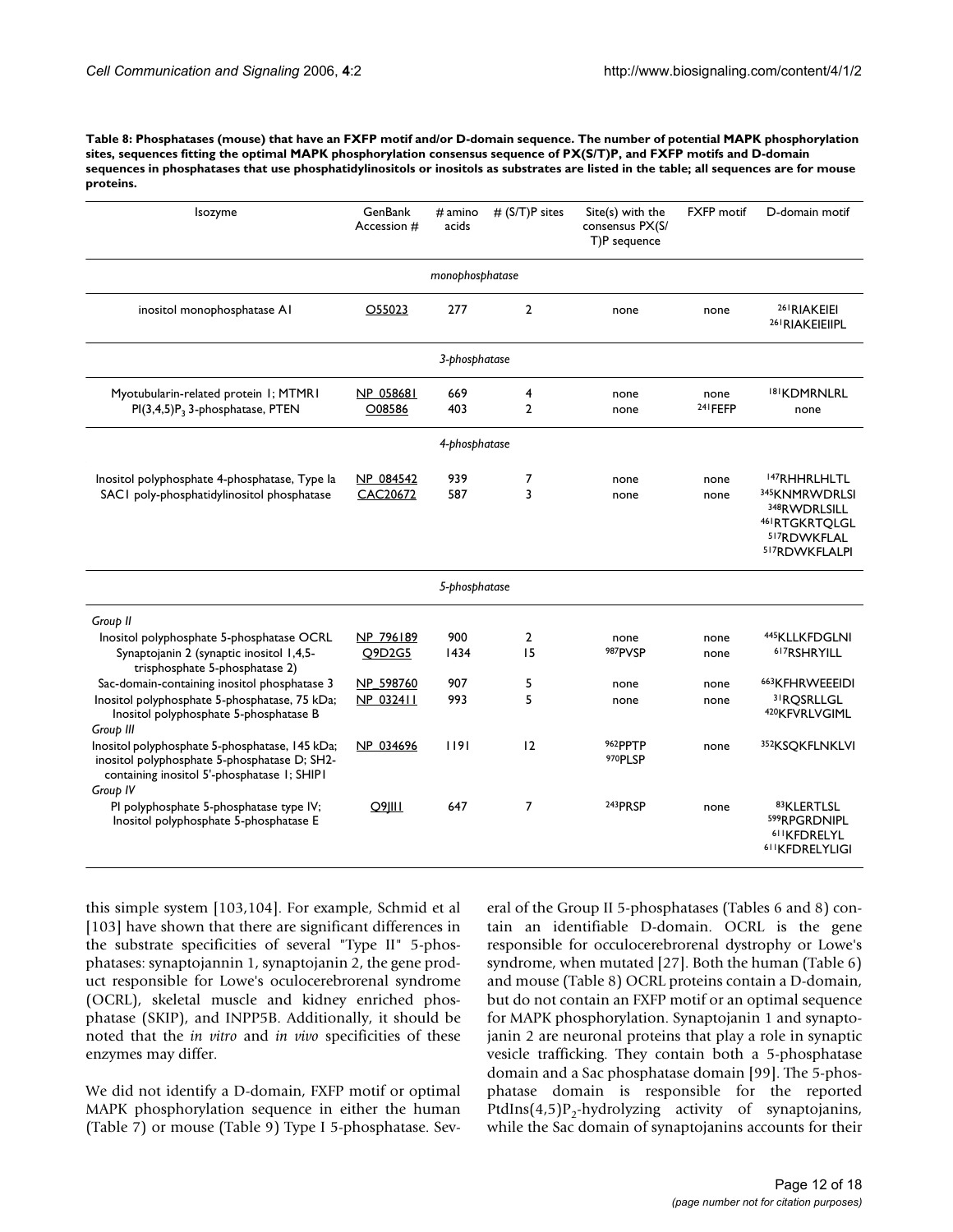ability to also hydrolyze other PIs, such as the PtdIns4P product generated by the action of its 5-phosphatase domain [105]. Both synaptojanin 1 and 2 contain optimal phosphorylation sites for MAPKs. However, only synaptojanin 2 contains a D-domain, which is conserved in the human (Table 6) and mouse (Table 8) proteins. The synaptojanin sequences that we searched do not contain an FXFP motif. The human (Table 6) and mouse (Table 8) 75-kDa inositol polyphosphate 5-phosphatases (inositol polyphosphate 5-phosphatase B) contain two conserved D-domains, but are devoid of an FXFP motif and an optimal sequence for MAPK phosphorylation.

The Group III SH2-containing inositol 5'-phosphatase 1 (SHIP1) is a hematopoietic-specific enzyme that hydrolyzes both PtdIns $(3,4,5)$ <sub>3</sub> and Ins $(1,3,4,5)$ <sup>P<sub>4</sub> [106]. In</sup> addition, SHIP1 is able to hydrolyze the 4-phosphate from PtdIns(4,5) *in vitro*, thereby generating PtdIns5P [107]. The human (Table 6) and mouse (Table 8) SHIP1 contain an identifiable D-domain. The human SHIP1 contains four optimal MAPK phosphorylation sequences; corresponding sequences for two of these are present in the mouse protein, whereas two are unique to the human protein. SHIP1 does not contain a sequence conforming to an FXFP motif. The distribution of SHIP2 is more ubiquitous than is that of SHIP1 [106]. The human SHIP2 is devoid of a D-domain or an FXFP motif (Table 7). It does contain four sequences that fit the optimal phosphorylation sequence for a MAPK. The human (Table 6) and mouse (Table 8) Group IV 5-phosphatase contain a conserved optimal sequence (PRSP) for MAPK phosphorylation; the human protein contains an additional optimal sequence of MAPK phosphorylation (55PATP). Both the human and mouse Group IV 5-phosphatase contain an alternative pair of D-domains, as well as two other Ddomains; neither contains an FXFP motif.

#### *Additional sequence analyses*

We examined each of the D-domains that we identified to determine if it overlaps with a KIM [14] or fits the MAPKdocking site consensus sequence defined by Bardwell and colleagues [15,16]. We found only one instance of overlap with a KIM: in the human PI 4-kinase  $\alpha$ , the sequence 12LDERRRDAVIALGI not only contains the alternative pair of D-domains that we identified (Table 1), but also contains a KIM. Examination of the sequences found in Tables 1, 3, 6, and 8 revealed that, in several instances, the D-domain sequence fits the MAPK-docking sequence of Bardwell and colleagues. It should be noted that in several proteins we identified, but did not catalog, one or more sequence that conformed to the MAPK-docking motif of Bardwell and colleagues but did not conform to the more restrictive sequence that we used for a D-domain.

Finally, we also analyzed the sequences of PtdIns synthase (CDP-1,2-diacyl-*sn*-glycerol:*myo*-inositol 3-phosphatidyltransferase) isozymes, which catalyze the production of PtdIns from cytidine diphosphodiacylglycerol and *myo*inositol. We did not identify either an FXFP or a Ddomain sequence in human or mouse PtdIns synthase sequences (GenBank:[NP\\_006310,](http://www.ncbi.nih.gov/entrez/query.fcgi?db=Nucleotide&cmd=search&term=NP_006310) [NP\\_665695,](http://www.ncbi.nih.gov/entrez/query.fcgi?db=Nucleotide&cmd=search&term=NP_665695) and [NP\\_620093;](http://www.ncbi.nih.gov/entrez/query.fcgi?db=Nucleotide&cmd=search&term=NP_620093) data not shown). Further, we identified a MAPK phosphorylation site only in the human isoform 2. These results indicate that the isozymes that catalyze PtdIns synthesis are not likely to be directly regulated by MAPK; however, they do not rule out the possibility that MAPKs may control PtdIns synthesis via an effect on *myo*inositol (e.g., via an effect on inositol monophosphatase A1) or cytidine diphosphodiacylglycerol levels.

#### **Conclusion**

We found a high degree of conservation of D-domain sequence and location in human and mouse proteins. Notable exceptions were PI 3-kinase C2-γ, PI 4-kinase type IIβ, and inositol polyphosphate 1-phosphatase. For each of these proteins, either the human or mouse protein contained one or more D-domains that were not found in the other, with the differences in PI 3-kinase C2-γ being the most striking.

Other than within subtypes of an isozyme, we found no evidence of sequence conservation of D-domains in enzymes that metabolize PIs and IPs. That is, the primary sequences of the D-domains that we found were quite variable. This indicates that, both within a family and across families of these enzymes, there may be specificity for binding interactions with MAPKs. Detailed studies examining the relative specificities of each of these proteins for individual MAPKs, if they indeed bind MAPKs, and the contribution of individual amino acids within these sequences to MAPK binding, will provide important information for the development of tools aimed at modifying the integration of MAPK and signaling via PIs and IPs.

When D-domains were found in more than one location in a protein, each D-domain had a unique sequence. This is noted because it is not a universal property of proteinprotein interaction domains when present in multiples in a protein- e.g., an  $SH<sub>2</sub>$ -binding motif is commonly present in multiple copies in docking proteins [108]. Within a protein, it is possible that each D-domain binds a unique MAPK, or set of MAPKs, allowing for interaction with more than one MAPK signaling pathway, and, thus, the regulation of the metabolism of a particular PI/IP by various combinations of stimuli, or the formation of differing combinations of signaling complexes allowing for the generation of various downstream signals. Further, it is also possible that each interaction is independently regulated. Therefore, it is reasonable to think that these D-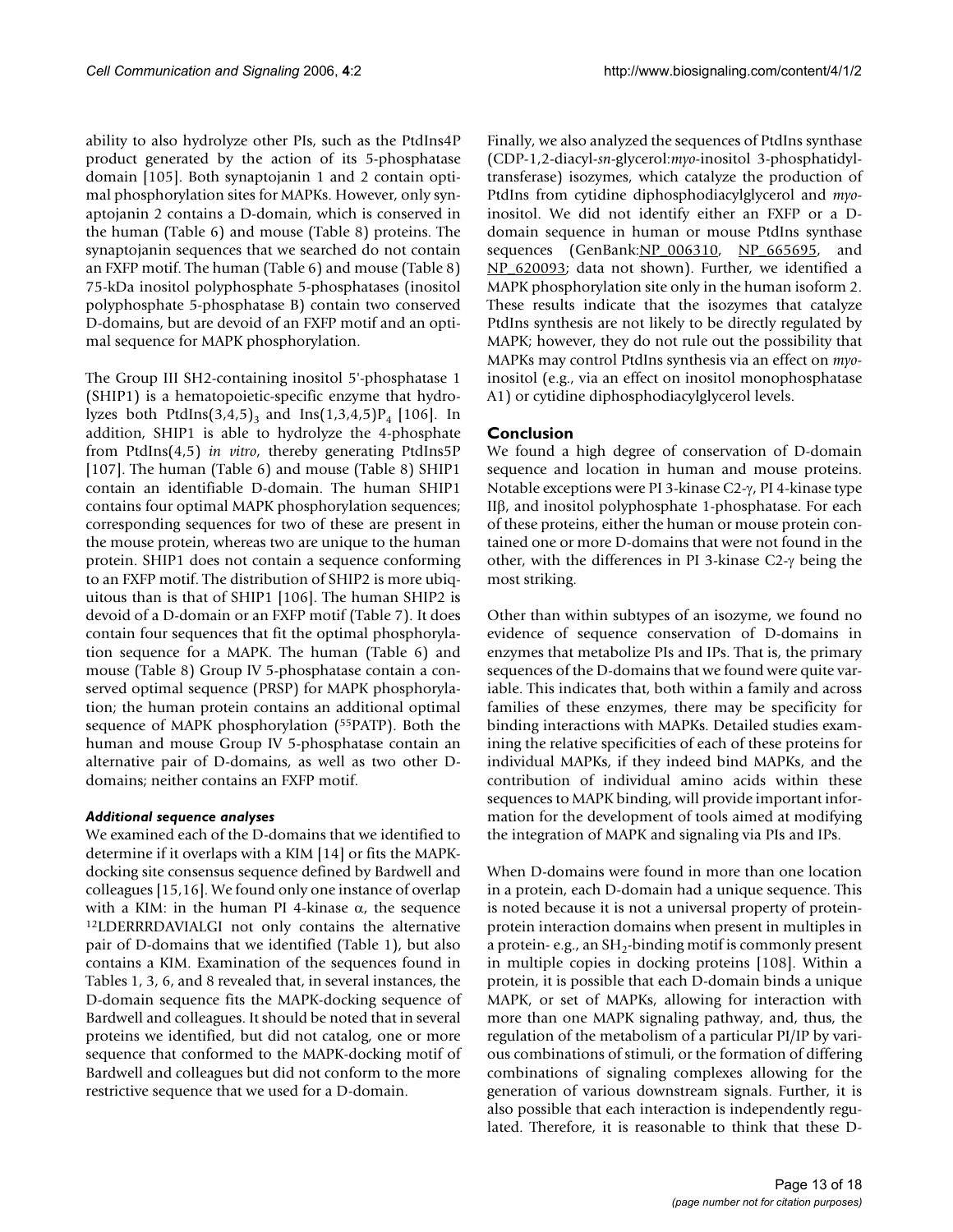**Table 9: Phosphatases (mouse) that do not have an FXFP motif and/or D-domain sequence. Phosphatases that use phosphatidylinositols or inositols as substrates and do not contain an FXFP or D-domain sequence are listed in the table; all sequences are for mouse proteins. The number of potential MAPK phosphorylation sites and sequences fitting the optimal MAPK phosphorylation in these kinases are also identified.**

| Isozyme                                                                       | GenBank Accession $#$ # amino acids $#$ (S/T)P sites |      |    | Site(s) with the consensus<br>PX(S/T)P sequence |
|-------------------------------------------------------------------------------|------------------------------------------------------|------|----|-------------------------------------------------|
| inositol monophosphatase A2                                                   | NP 444491                                            | 290  |    | none                                            |
| inositol monophosphatase A3                                                   | NP 808398                                            | 356  |    | none                                            |
| Inositol polyphosphate I-phosphatase                                          | P49442                                               | 396  |    | none                                            |
| Myotubularin; MTMI                                                            | O9Z2C5                                               | 603  |    | none                                            |
| Myotubularin-related protein 2; MTMR2;                                        | <b>Q9Z2DI (AAH63050)</b>                             | 643  | 4  | none                                            |
| Myotubularin-related protein 3; MTMR3                                         | CAI35186                                             | 1159 |    | 582PSTP                                         |
| Myotubularin-related protein 6; MTMR6                                         | NP 659092                                            | 617  |    | 555 PFTP                                        |
| Inositol polyphosphate 4-phosphatase, Type Ib (variant)                       | NP 766559                                            | 679  | 3  | none                                            |
| Inositol 1,4,5-trisphosphate 5-phosphatase, Type I                            | <b>AAH56341</b>                                      | 412  | 2  | none                                            |
| Synaptojanin I (synaptic inositol 1,4,5-trisphosphate 5-<br>phosphatase 1)    | O8CHC <sub>4</sub>                                   | 1574 | 19 | 1145PPSP<br>1158PKSP<br>1443 PNSP               |
| PI(4,5)P <sub>2</sub> 5-phosphatase A; PIB5PA; PIPP                           | NP 766027                                            | 1003 | 31 | 197POSP<br>200PSSP<br>346PRSP                   |
| Skeletal muscle and kidney enriched inositol phosphatase<br>isoform I: SKIP I | Q8C5L6                                               | 468  | 5  | none                                            |
| Phospholipid-inositol phosphatase; PTEN-like phosphatase;<br>PLIP             | NP 079852                                            | 261  | 3  | none                                            |

domains do not simply serve to amplify signaling through a single signaling pathway, but, instead, allow for the integration of multiple MAPK pathways with the metabolism of a specific PI or IP.

The frequency of occurrence of an identifiable FXFP motif in the enzymes that we analyzed was significantly less than that of a D-domain. There were only five enzymes in which we found a motif conforming to the sequence FXFP; four of these were in kinases (PI 3-kinase δ, PI 4 kinase  $\alpha$ , Ins(1,4,5)P<sub>3</sub> 3-kinase B, and Ins(1,3,4,5,6) 2kinase) and only a single one was found in a phosphatase (PTEN). It is noteworthy that of all the enzymes that we analyzed, only PI 4-kinase  $\alpha$  and Ins(1,4,5)P<sub>3</sub> 3-kinase B contain both a D-domain and an FXFP sequence. Finally, we found several sequences fitting an FXF motif (data not shown). As noted in the Introduction, the FXF sequence has been reported to be sufficient for MAPK binding, indicating that these sites may also bind MAPKs.

At this time, we can only speculate on the physiologic significance of the presence of MAPK binding domains in enzymes that control the metabolism of PIs and IPs. We have previously shown that phospho-ERK2-dependent phosphorylation of PLC-γ1 opposes tyrosine kinasedependent activation of PLC-γ1 [25]. Similarly, MAPKs may regulate (either stimulating or inhibiting) the catalytic activity, or specificity, of kinases and phosphatases that are involved in the metabolism of PIs or IPs, and thereby exert regulatory actions on PI- and/or IP-dependent signaling pathways. Intriguing possibilities exist when a kinase and phosphatase are present in the same complex and one or both of them bind a MAPK. For example, the p85 subunit of Class I PI 3-kinase has been reported to form a complex with Type I inositol polyphosphate 4 phosphatase [109], SHIP1 5-phosphatase [110], and Type IV 5-phosphatase [111]. In these complexes, MAPKs may regulate the relative level or turnover of the substrates and products; for example, by enhancing PI3-kinase activity and associated SHIP1 (or Type IV) 5-phosphatase activity, it would be possible to increase PtdIns $(3,4)P$ <sub>2</sub> levels without increasing PtdIns $(3,4,5)P_3$  levels. Other scenarios (e.g., delayed activation kinetics of the associated 5-phosphatase) are also imaginable, resulting in a transient rise in PtdIns $(3,4,5)P_3$  with a delayed elevation in PtdIns $(3,4,$ ) $P_2$  levels. Similarly, complexes of the Type I inositol polyphosphate 4-phosphatase and PI 3-kinase could produce locally elevated levels of PtdIns3P, without elevating PtdIns(3,4)P<sub>2</sub> levels, or elevate PtdIns(3,4)P<sub>2</sub> and, with a delay, PtdIns3P. It is also possible that the interaction between a MAPK and a PI/IP kinase or phosphatase may recruit the MAPK to a multimolecular signal transduction complex containing components of pathways that regulate the activity of the MAPK (e.g., binding of a MAPK to PI 3-kinase may act to recruit the MAPK to a growth factor signaling complex containing Ras and a MAPK kinase) or target the MAPK to a particular subcellular localization (e.g., binding to Type I inositol polyphosphate 4-phosphatase may act to target the MAPK to endosomes).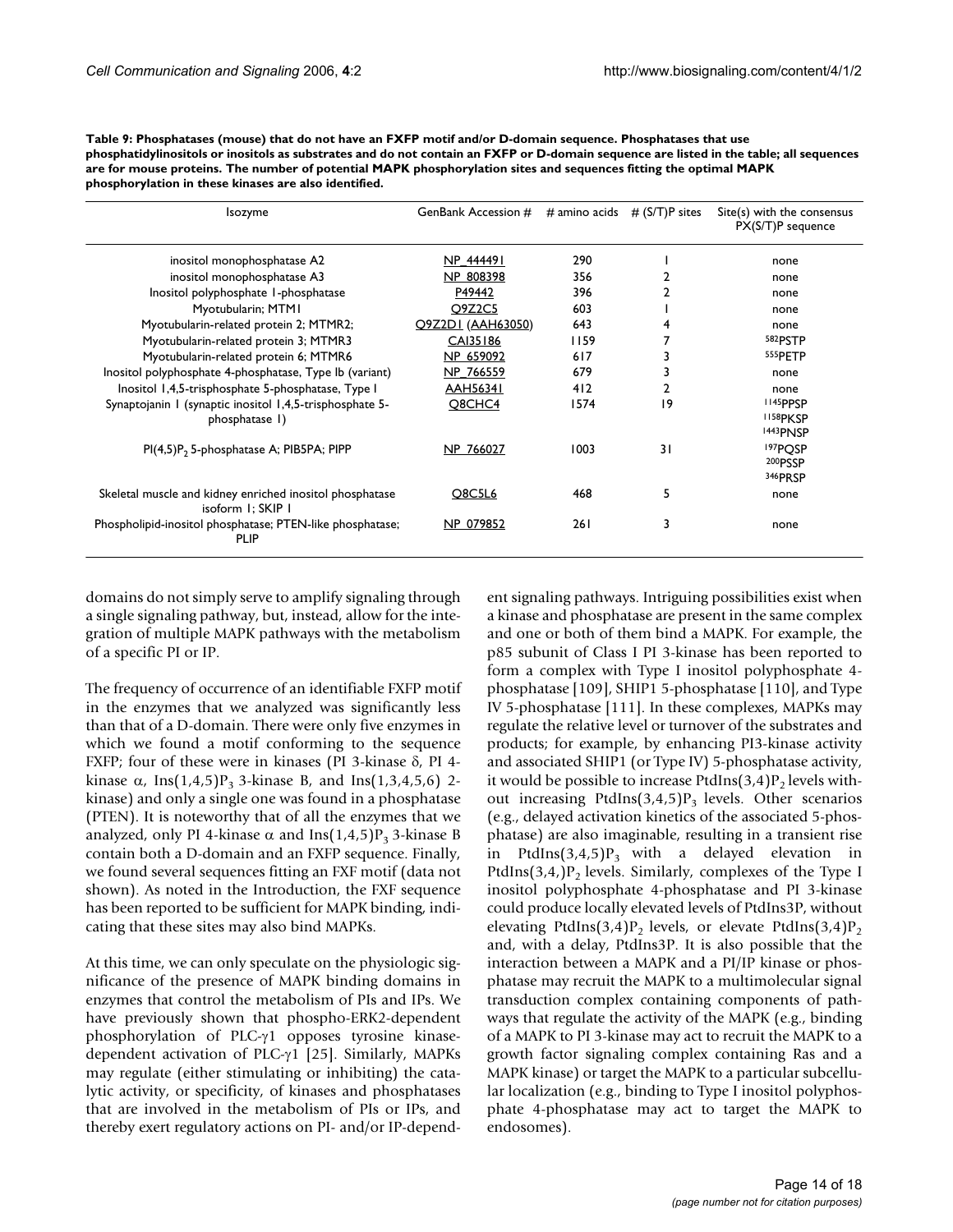It should be noted that a protein can serve as a MAPK substrate without directly binding the MAPK: c-Jun-bound proteins that lack a JNK binding site can be phosphorylated by JNK [112]. Thus, our inability to identify a MAPK binding site in a protein does not preclude it from being a MAPK substrate. For example, the MAPK optimal phosphorylation site identified in Type IIα PIPK could be phosphorylated by a MAPK bound to Type Iα PIPK, which has been shown to co-immunoprecipitate with Type II $\alpha$ PIPK [113]. Similarly, although we did not identify a Ddomain or FXFP motif in the 3-phosphatase myotubularin, it may be a MAPK substrate when bound to the 3 phosphatase adaptor protein (3-PAP) subunit [114], which has four recognizable D-domains (data not shown). In fact, human myotubularin does contain two optimal MAPK phosphorylation sequences (Table 7), indicating that it may be a MAPK substrate.

PI 3-kinase,  $Ins(1,4,5)P_3$  3-kinase B, SHIP1 and PTEN have each been proposed to regulate MAPK signaling. In the case of PI 3-kinase, several studies have been published showing that wortmannin and/or LY-294002, which are inhibitors of PI 3-kinase catalytic activity, block the activation of MAPKs by various stimuli. However, to our knowledge, a direct interaction between a PI 3-kinase and a MAPK has not been demonstrated, and the mechanisms underlying the apparent PI 3-kinase-dependent regulation of MAPKs remain speculative. In the case of PI 3 kinase γ, the effect could be mediated by MEK-1, a MAPK kinase which has been shown to be an *in vitro* substrate of PI 3-kinase  $\gamma$  [115]. Wen et al [65] have shown that ERK1/ 2 activation in response to suboptimal stimulation of thymocytes is dependent on  $Ins(1,4,5)P_3$  3-kinase B; they propose a model in which  $Ins(1,4,5)P_3$  3-kinase Bdependent production of  $Ins(1,3,4,5)P_4$  acts to sequester an Ins $(1,3,4,5)P_4$ -binding GTPase-activating protein 1 [116], promoting Ras-dependent activation of ERK1/2. SHIP1, which contains an identifiable D-domain, but no FXFP motif, has been shown to be a negative regulator of JNK activation in B cells [117], ERK1/2 activation in the erythropoietin-dependent cell lineAS-E2 [118], and MAPK (ERK1/2, JNK and p38) activation in RAW264.7 macrophages [119]. In the latter case, the action was shown to be independent of the SHIP1 5-phosphatase activity [119].

Interestingly, SHIP2, which does not have an identifiable D-domain or FXFP motif, has been reported to not exert an effect on cellular MAPKs [120,121]. PTEN, which does not contain a D-domain sequence but does contain an FXFP motif, has been reported to inhibit insulin-stimulated ERK1/2 activation in MCF-7 epithelial breast cancer cells [122,123]. Weng et al. [122] concluded that the effect of PTEN is the result of PTEN-dependent dephosphorylation of the insulin receptor substrate 1, and consequent coupling to ERK1/2 activation. In contrast to the studies of Eng and colleagues, Tang et al. [121] reported that short interfering RNA-induced reductions of PTEN expression in 3T3-L1 adipocytes did not affect insulin-dependent signaling to ERK1/2.

In conclusion, there appear to be a plethora of potential sites of crosstalk between MAPK signaling pathways and the enzymes controlling cellular PIs and IPs, and, thus, the signaling pathways that are regulated by the levels of these intracellular signals. We hope that the identification of these sites of signal integration will initiate a series of studies aimed at determining whether these interactions occur *in vivo* and the physiologic relevance of each to cellular responding.

#### **Competing interests**

The author(s) declare that they have no competing interests

#### **Authors' contributions**

Kevin Caldwell was involved in the conception of these studies, collecting and analyzing sequence data, and drafting and revising the manuscript. Marcos Sosa was responsible for collecting and analyzing sequence data, as well as reviewing the manuscript. Colin Buckley was involved in the conception of these studies, collecting and analyzing sequence data, and reviewing the manuscript. All authors have given final approval of the manuscript.

#### **Acknowledgements**

This work was supported, in part, by Dedicated Health Research Funds of the University of New Mexico School of Medicine and National Institutes of Health grant MH076126.

#### **References**

- <span id="page-15-0"></span>1. Clark-Lewis I, Sanghera JS, Pelech SL: **Definition of a consensus sequence for peptide substrate recognition by p44 mpk[, the](http://www.ncbi.nlm.nih.gov/entrez/query.fcgi?cmd=Retrieve&db=PubMed&dopt=Abstract&list_uids=1907971) [meiosis-activated myelin basic protein kinase.](http://www.ncbi.nlm.nih.gov/entrez/query.fcgi?cmd=Retrieve&db=PubMed&dopt=Abstract&list_uids=1907971)** *J Biol Chem* 1991, **266:**15180-15184.
- 2. Songyang Z, Lu KP, Kwon YT, Tsai L-H, Filhol O, Cochet C, Brickey DA, Soderling TR, Bartleson C, Graves DJ, DeMaggio AJ, Hoekstra MF, Blenis J, Hunter T, Cantley LC: **[A structural basis for sub](http://www.ncbi.nlm.nih.gov/entrez/query.fcgi?cmd=Retrieve&db=PubMed&dopt=Abstract&list_uids=8887677)strate specificities of protein Ser/Thr kinases: primary sequence preference of casein kinases I and II, NIMA, phos[phorylase kinase, calmodulin-dependent kinase II, CDK5,](http://www.ncbi.nlm.nih.gov/entrez/query.fcgi?cmd=Retrieve&db=PubMed&dopt=Abstract&list_uids=8887677) [and Erk1.](http://www.ncbi.nlm.nih.gov/entrez/query.fcgi?cmd=Retrieve&db=PubMed&dopt=Abstract&list_uids=8887677)** *Mol Cell Biol* 1996, **16:**6486-6493.
- 3. Gonzalez FA, Raden DL, Davis RJ: **[Identification of substrate rec](http://www.ncbi.nlm.nih.gov/entrez/query.fcgi?cmd=Retrieve&db=PubMed&dopt=Abstract&list_uids=1939237)[ognition determinants for human ERK1 and ERK2 protein](http://www.ncbi.nlm.nih.gov/entrez/query.fcgi?cmd=Retrieve&db=PubMed&dopt=Abstract&list_uids=1939237) [kinases.](http://www.ncbi.nlm.nih.gov/entrez/query.fcgi?cmd=Retrieve&db=PubMed&dopt=Abstract&list_uids=1939237)** *J Biol Chem* 1991, **266:**22159-22163.
- Jacobs D, Glossip D, Xing H, Muslin AJ, Kornfeld K: [Multiple dock](http://www.ncbi.nlm.nih.gov/entrez/query.fcgi?cmd=Retrieve&db=PubMed&dopt=Abstract&list_uids=9925641)**[ing sites on substrate proteins form a modular system that](http://www.ncbi.nlm.nih.gov/entrez/query.fcgi?cmd=Retrieve&db=PubMed&dopt=Abstract&list_uids=9925641) [mediates recognition by ERK MAP kinase.](http://www.ncbi.nlm.nih.gov/entrez/query.fcgi?cmd=Retrieve&db=PubMed&dopt=Abstract&list_uids=9925641)** *Genes Dev* 1999, **13:**163-175.
- 5. Yang S-H, Whitmarsh AJ, Davis RJ, Sharrocks AD: **[Differential tar](http://www.ncbi.nlm.nih.gov/entrez/query.fcgi?cmd=Retrieve&db=PubMed&dopt=Abstract&list_uids=9501095)[geting of MAP kinases to the ETS-domain transcription fac](http://www.ncbi.nlm.nih.gov/entrez/query.fcgi?cmd=Retrieve&db=PubMed&dopt=Abstract&list_uids=9501095)[tor Elk-1.](http://www.ncbi.nlm.nih.gov/entrez/query.fcgi?cmd=Retrieve&db=PubMed&dopt=Abstract&list_uids=9501095)** *EMBO J* 1998, **17:**1740-1749.
- 6. Yang S-H, Galanis A, Sharrocks AD: **[The Elk-1 ETS-Domain Tran](http://www.ncbi.nlm.nih.gov/entrez/query.fcgi?cmd=Retrieve&db=PubMed&dopt=Abstract&list_uids=10330143)[scription Factor Contains a Mitogen-Activated Protein](http://www.ncbi.nlm.nih.gov/entrez/query.fcgi?cmd=Retrieve&db=PubMed&dopt=Abstract&list_uids=10330143) [Kinase Targeting Motif.](http://www.ncbi.nlm.nih.gov/entrez/query.fcgi?cmd=Retrieve&db=PubMed&dopt=Abstract&list_uids=10330143)** *Mol Cell Biol* 1999, **19:**4028-4038.
- 7. Seidel JJ, Graves BJ: **[An ERK2 docking site in the Pointed](http://www.ncbi.nlm.nih.gov/entrez/query.fcgi?cmd=Retrieve&db=PubMed&dopt=Abstract&list_uids=11782450) [domain distinguishes a subset of ETS transcription factors.](http://www.ncbi.nlm.nih.gov/entrez/query.fcgi?cmd=Retrieve&db=PubMed&dopt=Abstract&list_uids=11782450)** *Genes Dev* 2002, **16:**127-137.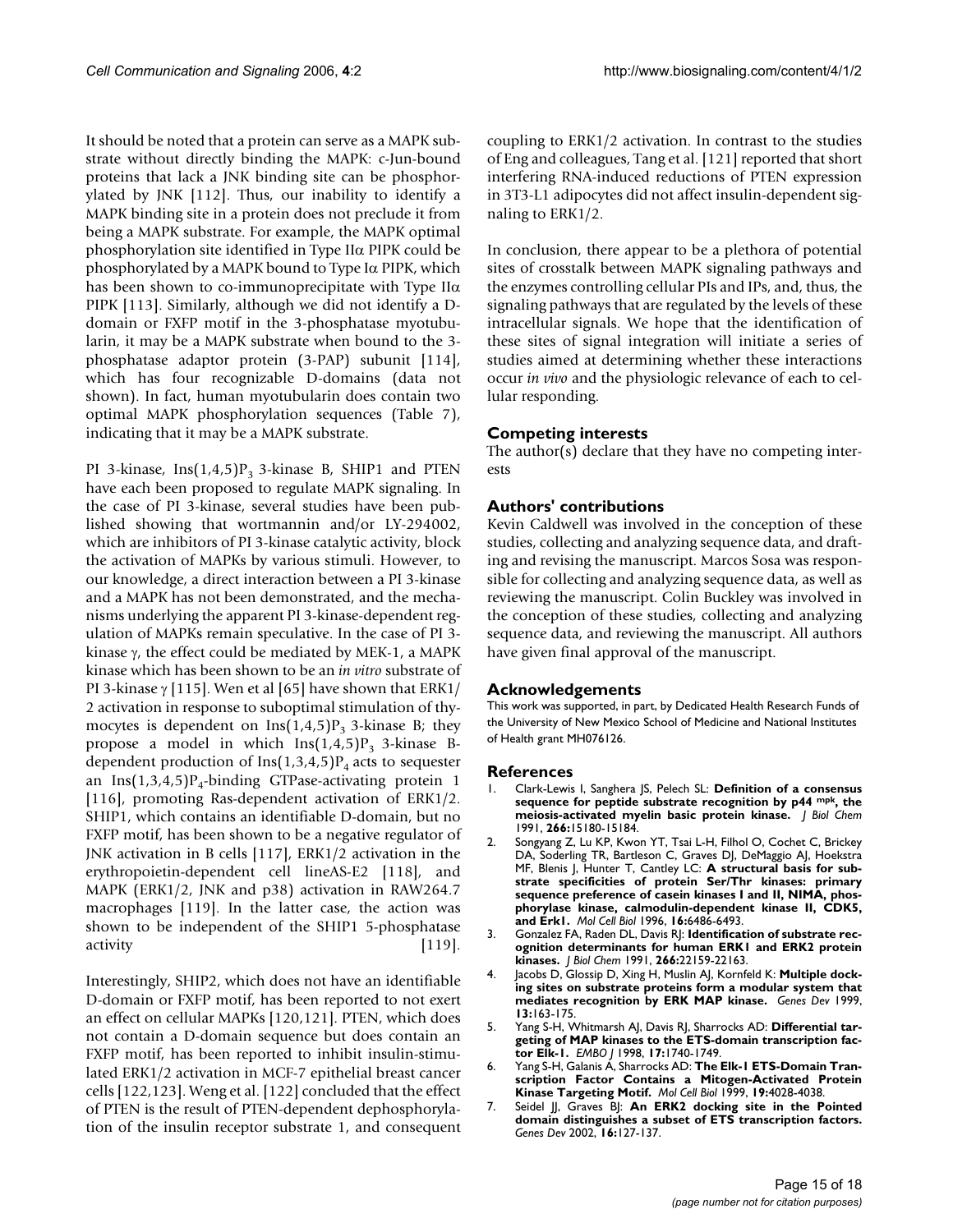- 8. Adler V, Franklinm CC, Kraft AS: **Phorbol esters stimulate the phosphorylation of c-Jun but not v-Jun: regulation by the Nterminal** δ **[domain.](http://www.ncbi.nlm.nih.gov/entrez/query.fcgi?cmd=Retrieve&db=PubMed&dopt=Abstract&list_uids=1608942)** *Proc Natl Acad Sci USA* 1992, **89:**5341-5345.
- 9. Hibi M, Lin A, Smeal T, Minden A, Karin M: **Identification of an oncoprotein- and UV-responsive protein kinase that binds and potentiates the c-Jun activation domain.** *Genes De* 1993, **7:**2135-2148.
- 10. Gupta S, Campbell D, Derijard B, Davis RJ: **[Transcription factor](http://www.ncbi.nlm.nih.gov/entrez/query.fcgi?cmd=Retrieve&db=PubMed&dopt=Abstract&list_uids=7824938) [ATF2 regulation by the JNK signal transduction pathway.](http://www.ncbi.nlm.nih.gov/entrez/query.fcgi?cmd=Retrieve&db=PubMed&dopt=Abstract&list_uids=7824938)** *Science* 1995, **267:**389-393.
- 11. Livingstone C, Patel G, Jones N: **[ATF-2 contains a phosphoryla](http://www.ncbi.nlm.nih.gov/entrez/query.fcgi?cmd=Retrieve&db=PubMed&dopt=Abstract&list_uids=7737129)[tion-dependent transcriptional activation domain.](http://www.ncbi.nlm.nih.gov/entrez/query.fcgi?cmd=Retrieve&db=PubMed&dopt=Abstract&list_uids=7737129)** *EMBO J* 1995, **14:**1785-1797.
- 12. Yang S-H, Yates PR, Whitmarsh AJ, Davis RJ, Sharrocks AD: **[The Elk-](http://www.ncbi.nlm.nih.gov/entrez/query.fcgi?cmd=Retrieve&db=PubMed&dopt=Abstract&list_uids=9447967)[1 ETS-Domain Transcription Factor Contains a Mitogen-](http://www.ncbi.nlm.nih.gov/entrez/query.fcgi?cmd=Retrieve&db=PubMed&dopt=Abstract&list_uids=9447967)[Activated Protein Kinase Targeting Motif.](http://www.ncbi.nlm.nih.gov/entrez/query.fcgi?cmd=Retrieve&db=PubMed&dopt=Abstract&list_uids=9447967)** *Mol Cell Biol* 1998, **18:**710-720.
- 13. Pulido R, Zúñiga A, Ullrich A: **PTP-SL and STEP protein tyrosine phosphatases regulate the activation of the extracellular signal-regulated kinases ERK1 and ERK2 by association through a kinase interaction motif.** *EMBO J* 1998, **24:**7337-7350.
- 14. MacKenzie SJ, Baillie GS, McPhee I, Bolger GB, Houslay MD: **ERK2 mitogen-activated protein kinase binding, phosphorylation, and regulation of the PDE4D cAMP-specific phosphodiesterases. The involvement of COOH-terminal docking sites and NH2[-terminal UCR regions.](http://www.ncbi.nlm.nih.gov/entrez/query.fcgi?cmd=Retrieve&db=PubMed&dopt=Abstract&list_uids=10828059)** *J Biol Chem* 2000, **275:**16609-16617.
- 15. Bardwell AJ, Flatauer LJ, Matsukuma K, Thorner J, Bardwell L: **[A con](http://www.ncbi.nlm.nih.gov/entrez/query.fcgi?cmd=Retrieve&db=PubMed&dopt=Abstract&list_uids=11134045)served docking site in MEKs mediates high-affinity binding to [MAP kinases and cooperates with a scaffold protein to](http://www.ncbi.nlm.nih.gov/entrez/query.fcgi?cmd=Retrieve&db=PubMed&dopt=Abstract&list_uids=11134045) [enhance signal transmission.](http://www.ncbi.nlm.nih.gov/entrez/query.fcgi?cmd=Retrieve&db=PubMed&dopt=Abstract&list_uids=11134045)** *J Biol Chem* 2001, **276:**10374-10386.
- 16. Bardwell AJ, Abdollahi M, Bardwell L: **[Docking sites on mitogen](http://www.ncbi.nlm.nih.gov/entrez/query.fcgi?cmd=Retrieve&db=PubMed&dopt=Abstract&list_uids=12529172)activated protein kinase (MAPK) kinases, MPK phosphatases [and the Elk-1 transcription factor compete for MAPK bind](http://www.ncbi.nlm.nih.gov/entrez/query.fcgi?cmd=Retrieve&db=PubMed&dopt=Abstract&list_uids=12529172)[ing and are crucial for enzymatic activity.](http://www.ncbi.nlm.nih.gov/entrez/query.fcgi?cmd=Retrieve&db=PubMed&dopt=Abstract&list_uids=12529172)** *Biochem J* 2003, **370:**1077-1085.
- 17. Ho DT, Bardwell J, Abdollahi M, Bardwell L: **[A docking site in](http://www.ncbi.nlm.nih.gov/entrez/query.fcgi?cmd=Retrieve&db=PubMed&dopt=Abstract&list_uids=12788955) [MKK4 mediates high affinity binding to JNK MAPKs and](http://www.ncbi.nlm.nih.gov/entrez/query.fcgi?cmd=Retrieve&db=PubMed&dopt=Abstract&list_uids=12788955) [competes with similar docking sites in nJNK substrates.](http://www.ncbi.nlm.nih.gov/entrez/query.fcgi?cmd=Retrieve&db=PubMed&dopt=Abstract&list_uids=12788955)** *J Biol Chem* 2003, **278:**32662-32672.
- 18. Fantz DA, Jacobs D, Glossip D, Kornfeld K: **[Docking sites on sub](http://www.ncbi.nlm.nih.gov/entrez/query.fcgi?cmd=Retrieve&db=PubMed&dopt=Abstract&list_uids=11371562)[strate proteins direct extracellular signal-regulated kinase](http://www.ncbi.nlm.nih.gov/entrez/query.fcgi?cmd=Retrieve&db=PubMed&dopt=Abstract&list_uids=11371562)** [to phosphorylate specific residues.](http://www.ncbi.nlm.nih.gov/entrez/query.fcgi?cmd=Retrieve&db=PubMed&dopt=Abstract&list_uids=11371562) **276:**27256-27265.
- 19. Tanoue T, Nishida E: **[Molecular recognitions in the MAP kinase](http://www.ncbi.nlm.nih.gov/entrez/query.fcgi?cmd=Retrieve&db=PubMed&dopt=Abstract&list_uids=12639708) [cascade.](http://www.ncbi.nlm.nih.gov/entrez/query.fcgi?cmd=Retrieve&db=PubMed&dopt=Abstract&list_uids=12639708)** *Cell Signal* 2003, **15:**455-462.
- 20. Biondi RM, Nebreda AR: **Signaling specificity of Ser/The protein kinases through docking-site-mediated interactions.** *Biocehm J* 2003, **372:**1-13.
- 21. Barsyte-Lovejoy D, Galanis A, Sharrocks AD: **[Specificity determi](http://www.ncbi.nlm.nih.gov/entrez/query.fcgi?cmd=Retrieve&db=PubMed&dopt=Abstract&list_uids=11786537)[nants in MAPK signaling to transcription factors.](http://www.ncbi.nlm.nih.gov/entrez/query.fcgi?cmd=Retrieve&db=PubMed&dopt=Abstract&list_uids=11786537)** *J Biol Chem* 2002, **277:**9896-9903.
- 22. Galanis A, Yang S-H, Sharrocks AD: **[Selective targeting of](http://www.ncbi.nlm.nih.gov/entrez/query.fcgi?cmd=Retrieve&db=PubMed&dopt=Abstract&list_uids=11029469) [MAPKs to the ETS domain transcription factor SAP-1.](http://www.ncbi.nlm.nih.gov/entrez/query.fcgi?cmd=Retrieve&db=PubMed&dopt=Abstract&list_uids=11029469)** *J Biol Chem* 2001, **276:**965-973.
- 23. Smith JA, Potet-Smith CE, Malarkey K, Sturgill T: **[Identification of](http://www.ncbi.nlm.nih.gov/entrez/query.fcgi?cmd=Retrieve&db=PubMed&dopt=Abstract&list_uids=9915826) an extracellular signal-regulated kinase (ERK) docking site in [ribosomal S6 kinase, a sequence critical for activation by](http://www.ncbi.nlm.nih.gov/entrez/query.fcgi?cmd=Retrieve&db=PubMed&dopt=Abstract&list_uids=9915826) [ERK in vivo.](http://www.ncbi.nlm.nih.gov/entrez/query.fcgi?cmd=Retrieve&db=PubMed&dopt=Abstract&list_uids=9915826)** *J Biol Chem* 1999, **274:**2893-2898.
- 24. Vinciguerra M, Vivacqua A, Fasanella G, Gallo A, Cuozzo C, Morano A, Maggiolini M, Musti AM: **[Differential phosphorylation of c-Jun](http://www.ncbi.nlm.nih.gov/entrez/query.fcgi?cmd=Retrieve&db=PubMed&dopt=Abstract&list_uids=14676207) and JunD in response to the epidermal growth factor is [determined by the structure of MAPK targeting sequences.](http://www.ncbi.nlm.nih.gov/entrez/query.fcgi?cmd=Retrieve&db=PubMed&dopt=Abstract&list_uids=14676207)** *J Biol Chem* 2004, **279:**9634-9641.
- 25. Buckley CT, Sekiya F, Kim YJ, Rhee SG, Caldwell KK: **Identification of phospholipase C-**γ**[1 as a mitogen-activated protein kinase](http://www.ncbi.nlm.nih.gov/entrez/query.fcgi?cmd=Retrieve&db=PubMed&dopt=Abstract&list_uids=15258148) [substrate.](http://www.ncbi.nlm.nih.gov/entrez/query.fcgi?cmd=Retrieve&db=PubMed&dopt=Abstract&list_uids=15258148)** *J Biol Chem* 2004, **279:**41807-41814.
- 26. Buckley CT, Caldwell KK: **[Fear conditioning is associated with](http://www.ncbi.nlm.nih.gov/entrez/query.fcgi?cmd=Retrieve&db=PubMed&dopt=Abstract&list_uids=15582671) [altered integration of PLC and ERK signaling in the hippoc](http://www.ncbi.nlm.nih.gov/entrez/query.fcgi?cmd=Retrieve&db=PubMed&dopt=Abstract&list_uids=15582671)[ampus.](http://www.ncbi.nlm.nih.gov/entrez/query.fcgi?cmd=Retrieve&db=PubMed&dopt=Abstract&list_uids=15582671)** *Pharmacol Biochem Behav* 2004, **79:**633-640.
- 27. Majerus PW, Kisseleva MV, Norris FA: **[The role of phosphatases](http://www.ncbi.nlm.nih.gov/entrez/query.fcgi?cmd=Retrieve&db=PubMed&dopt=Abstract&list_uids=10196133) [in inositol signaling reactions.](http://www.ncbi.nlm.nih.gov/entrez/query.fcgi?cmd=Retrieve&db=PubMed&dopt=Abstract&list_uids=10196133)** *J Biol Chem* 1999, **274:**10669-10672.
- 28. Toker A: **Phosphoinositides and signal transduction.** *Cell Mol-Life Sci* 2002, **59:**761-779.
- 29. Parker PJ: **[The ubiquitous phosphoinositides.](http://www.ncbi.nlm.nih.gov/entrez/query.fcgi?cmd=Retrieve&db=PubMed&dopt=Abstract&list_uids=15506918)** *Biochem Soc Trans* 2004, **32:**893-898.
- 30. Irvine RF, Schell MJ: **[Back in the water: the return of the inositol](http://www.ncbi.nlm.nih.gov/entrez/query.fcgi?cmd=Retrieve&db=PubMed&dopt=Abstract&list_uids=11331907) [phosphates.](http://www.ncbi.nlm.nih.gov/entrez/query.fcgi?cmd=Retrieve&db=PubMed&dopt=Abstract&list_uids=11331907)** *Nat Rev Mol Cell Biol* 2001, **2:**327-338.
- 31. Rhee SG: **[of phosphoinositide-specific phospholipase C.](http://www.ncbi.nlm.nih.gov/entrez/query.fcgi?cmd=Retrieve&db=PubMed&dopt=Abstract&list_uids=11395409)** *Annu Rev Biochem* 2001, **70:**281-312.
- 32. Cantley LC: **[The phosphoinositide 3-kinase pathway.](http://www.ncbi.nlm.nih.gov/entrez/query.fcgi?cmd=Retrieve&db=PubMed&dopt=Abstract&list_uids=12040186)** *Science* 2002, **296:**1655-1657.
- 33. De Matteis MA, Godi A, Corda D: **[Phosphoinositides and the](http://www.ncbi.nlm.nih.gov/entrez/query.fcgi?cmd=Retrieve&db=PubMed&dopt=Abstract&list_uids=12383794) [Golgi complex.](http://www.ncbi.nlm.nih.gov/entrez/query.fcgi?cmd=Retrieve&db=PubMed&dopt=Abstract&list_uids=12383794)** *Curr Opin Cell Biol* 2002, **14:**434-447.
- Janmey PA, Lindberg U: [Cytoskeletal regulation: rich in lipids.](http://www.ncbi.nlm.nih.gov/entrez/query.fcgi?cmd=Retrieve&db=PubMed&dopt=Abstract&list_uids=15366709) *Nat Rev Mol Cell Biol* 2004, **5:**658-666.
- 35. Niggli V: **[Regulation of protein activities by phosphoinositide](http://www.ncbi.nlm.nih.gov/entrez/query.fcgi?cmd=Retrieve&db=PubMed&dopt=Abstract&list_uids=16212487) [phosphates.](http://www.ncbi.nlm.nih.gov/entrez/query.fcgi?cmd=Retrieve&db=PubMed&dopt=Abstract&list_uids=16212487)** *Annu Rev Cell Dev Biol* 2005, **21:**57-79.
- 36. Shears SB: **[How versatile are inositol phosphate kinases?](http://www.ncbi.nlm.nih.gov/entrez/query.fcgi?cmd=Retrieve&db=PubMed&dopt=Abstract&list_uids=14567754)** *Biochem J* 2004, **377:**265-280.
- 37. Irvine RF: **[Inositide evolution- toward turtle domination?](http://www.ncbi.nlm.nih.gov/entrez/query.fcgi?cmd=Retrieve&db=PubMed&dopt=Abstract&list_uids=15860522)** *J Physiol* 2005, **566:**295-300.
- 38. Chan TO, Rittenhouse SE, Tsichlis PN: **[AKT/PKB and other D3](http://www.ncbi.nlm.nih.gov/entrez/query.fcgi?cmd=Retrieve&db=PubMed&dopt=Abstract&list_uids=10872470) [phosphoinositide-regulated kinases: Kinase activation by](http://www.ncbi.nlm.nih.gov/entrez/query.fcgi?cmd=Retrieve&db=PubMed&dopt=Abstract&list_uids=10872470) [phosphoinositide-dependent phosphorylation.](http://www.ncbi.nlm.nih.gov/entrez/query.fcgi?cmd=Retrieve&db=PubMed&dopt=Abstract&list_uids=10872470)** *Annu Rev Biochem* 1999, **68:**965-1014.
- 39. Deane JA, Fruman DA: **[Phosphoinositide 3-kinase: Diverse roles](http://www.ncbi.nlm.nih.gov/entrez/query.fcgi?cmd=Retrieve&db=PubMed&dopt=Abstract&list_uids=15032589) [in immune cell activation.](http://www.ncbi.nlm.nih.gov/entrez/query.fcgi?cmd=Retrieve&db=PubMed&dopt=Abstract&list_uids=15032589)** *Annu Rev Immunol* 2004, **22:**563-598.
- 40. Whitman M, Downes CP, Keeler M, Keller T, Cantley L: **[Type I](http://www.ncbi.nlm.nih.gov/entrez/query.fcgi?cmd=Retrieve&db=PubMed&dopt=Abstract&list_uids=2833705) [phosphatidylinositol kinase makes a novel inositol phosphol](http://www.ncbi.nlm.nih.gov/entrez/query.fcgi?cmd=Retrieve&db=PubMed&dopt=Abstract&list_uids=2833705)[ipid, phosphatidylinositol-3-phosphate.](http://www.ncbi.nlm.nih.gov/entrez/query.fcgi?cmd=Retrieve&db=PubMed&dopt=Abstract&list_uids=2833705)** Nature **332:**644-646.
- Carpenter CL, Duckworth BC, Auger KR, Cohen B, Schaffhausen BS, Cantley LC: **[Purification and characterization of phosphoi](http://www.ncbi.nlm.nih.gov/entrez/query.fcgi?cmd=Retrieve&db=PubMed&dopt=Abstract&list_uids=2174051)[nositide 3-kinase from rat liver.](http://www.ncbi.nlm.nih.gov/entrez/query.fcgi?cmd=Retrieve&db=PubMed&dopt=Abstract&list_uids=2174051)** *J Biol Chem* 1990, **265:**19704-19711.
- 42. Stephens LR, Hughes KT, Irvine RF: **[Pathway of phosphatidyli](http://www.ncbi.nlm.nih.gov/entrez/query.fcgi?cmd=Retrieve&db=PubMed&dopt=Abstract&list_uids=1851250)[nositol\(3,4,5\)-trisphosphate synthesis in activated neu](http://www.ncbi.nlm.nih.gov/entrez/query.fcgi?cmd=Retrieve&db=PubMed&dopt=Abstract&list_uids=1851250)[trophils.](http://www.ncbi.nlm.nih.gov/entrez/query.fcgi?cmd=Retrieve&db=PubMed&dopt=Abstract&list_uids=1851250)** *Nature* 1991, **351:**33-39.
- 43. Domin J, Pages F, Volinia S, Rittenhouse SE, Zvelebil MJ, Stein RC, Waterfield MD: **[Cloning of a human phosphoinositide 3-kinase](http://www.ncbi.nlm.nih.gov/entrez/query.fcgi?cmd=Retrieve&db=PubMed&dopt=Abstract&list_uids=9337861) [with a C2 domain that displays reduced sensitivity to the](http://www.ncbi.nlm.nih.gov/entrez/query.fcgi?cmd=Retrieve&db=PubMed&dopt=Abstract&list_uids=9337861) [inhibitor wortmannin.](http://www.ncbi.nlm.nih.gov/entrez/query.fcgi?cmd=Retrieve&db=PubMed&dopt=Abstract&list_uids=9337861)** *Biochem J* 1997, **326:**139-147.
- 44. Volinia S, Dhand R, Vanhaesebroeck B, MacDougall LK, Stein R, Zvelebil MJ, Domin J, Panaretou C, Waterfield MD: **[A human phos](http://www.ncbi.nlm.nih.gov/entrez/query.fcgi?cmd=Retrieve&db=PubMed&dopt=Abstract&list_uids=7628435)[phatidylinositol 3-kinase complex related to the yeast](http://www.ncbi.nlm.nih.gov/entrez/query.fcgi?cmd=Retrieve&db=PubMed&dopt=Abstract&list_uids=7628435) [Vps34p-Vps15p protein sorting system.](http://www.ncbi.nlm.nih.gov/entrez/query.fcgi?cmd=Retrieve&db=PubMed&dopt=Abstract&list_uids=7628435) 14:**3339-3348.
- 45. Heilmeyer LMG Jr, Verb G Jr, Verb G, Kakuk A, Szivák I: **[Mamma](http://www.ncbi.nlm.nih.gov/entrez/query.fcgi?cmd=Retrieve&db=PubMed&dopt=Abstract&list_uids=12749687)[lian phosphatidylinositol 4-kinases.](http://www.ncbi.nlm.nih.gov/entrez/query.fcgi?cmd=Retrieve&db=PubMed&dopt=Abstract&list_uids=12749687)** *IUBMB Life* 2003, **55:**59-65.
- 46. Berditchevski F, Tolias KF, Wong K, Carpenter CL, Hemler ME: **[A](http://www.ncbi.nlm.nih.gov/entrez/query.fcgi?cmd=Retrieve&db=PubMed&dopt=Abstract&list_uids=9006891) novel link between integrins, transmembrane-4 superfamily [proteins \(CD63 and CD81\), and phosphatidylinositol 4](http://www.ncbi.nlm.nih.gov/entrez/query.fcgi?cmd=Retrieve&db=PubMed&dopt=Abstract&list_uids=9006891) [kinase.](http://www.ncbi.nlm.nih.gov/entrez/query.fcgi?cmd=Retrieve&db=PubMed&dopt=Abstract&list_uids=9006891)** *J Biol Chem* 1997, **272:**2595-2598.
- 47. Balla A, Tuymetova G, Barshishat M, Geiszt M, Balla T: **[Characteri](http://www.ncbi.nlm.nih.gov/entrez/query.fcgi?cmd=Retrieve&db=PubMed&dopt=Abstract&list_uids=11923287)zation of type II phosphatidylinositol 4-kinase isoforms [reveals association of the enzymes with endosomal vesicular](http://www.ncbi.nlm.nih.gov/entrez/query.fcgi?cmd=Retrieve&db=PubMed&dopt=Abstract&list_uids=11923287) [compartments.](http://www.ncbi.nlm.nih.gov/entrez/query.fcgi?cmd=Retrieve&db=PubMed&dopt=Abstract&list_uids=11923287)** *J Biol Chem* 2002, **277:**20041-20050.
- 48. Godi A, Pertile P, Meyers R, Marra P, Di Tullio G, Iurisci C, Luini A, Corda D, De Matteis MA: **ARF mediates recruitment of PtdIns-4-OH** kinase-β and stimulates synthesis of PtdIns(4,5)P<sub>2</sub> [on](http://www.ncbi.nlm.nih.gov/entrez/query.fcgi?cmd=Retrieve&db=PubMed&dopt=Abstract&list_uids=10559940) **[the Golgi complex.](http://www.ncbi.nlm.nih.gov/entrez/query.fcgi?cmd=Retrieve&db=PubMed&dopt=Abstract&list_uids=10559940)** *Nat Cell Biol* 1999, **1:**280-287.
- 49. Gehrmann T, Heilmeyer LM Jr: **[Phosphatidylinositol 4-kinases.](http://www.ncbi.nlm.nih.gov/entrez/query.fcgi?cmd=Retrieve&db=PubMed&dopt=Abstract&list_uids=9654085)** *Eur J Biochem* 1998, **253:**357-370.
- 50. Zhang X, Majerus PW: **[Phosphatidylinositol signaling reactions.](http://www.ncbi.nlm.nih.gov/entrez/query.fcgi?cmd=Retrieve&db=PubMed&dopt=Abstract&list_uids=9599410)** *Semin Cell Dev Biol* 1998, **9:**153-160.
- 51. Doughman RL, Firestone AJ, Anderson RA: **Phosphatidylinositol** phosphate kinases put PI4,5P<sub>2</sub> in its place. *J Membrane Biol* 2003, **194:**77-89.
- 52. Ishihara H, Shibasaki Y, Kizuki N, Katagiri H, Yazaki Y, Asano T, Oka Y: **[Cloning of cDNAs encoding two isoforms of 68-kDa type I](http://www.ncbi.nlm.nih.gov/entrez/query.fcgi?cmd=Retrieve&db=PubMed&dopt=Abstract&list_uids=8798574) [phosphatidylinositol-4-phosphate 5-kinase.](http://www.ncbi.nlm.nih.gov/entrez/query.fcgi?cmd=Retrieve&db=PubMed&dopt=Abstract&list_uids=8798574)** *J Biol Chem* 1996, **271:**23611-23614.
- 53. Loijens JC, Anderson RA: **[Type I phosphatidylinositol-4-phos](http://www.ncbi.nlm.nih.gov/entrez/query.fcgi?cmd=Retrieve&db=PubMed&dopt=Abstract&list_uids=8955136)[phate 5-kinases are distinct members of this novel lipid](http://www.ncbi.nlm.nih.gov/entrez/query.fcgi?cmd=Retrieve&db=PubMed&dopt=Abstract&list_uids=8955136) [kinase family.](http://www.ncbi.nlm.nih.gov/entrez/query.fcgi?cmd=Retrieve&db=PubMed&dopt=Abstract&list_uids=8955136)** *J Biol Chem* 1996, **271:**32937-32943.
- 54. Ishihara H, Shibasaki Y, Kizuki N, Wada T, Yazaki Y, Asano T, Oka Y: **Type I phosphatidylinositol-4-phosphate 5-kinases. Cloning [of the third isoform and deletion/substitution analysis of](http://www.ncbi.nlm.nih.gov/entrez/query.fcgi?cmd=Retrieve&db=PubMed&dopt=Abstract&list_uids=9535851) [members of this novel lipid kinase family.](http://www.ncbi.nlm.nih.gov/entrez/query.fcgi?cmd=Retrieve&db=PubMed&dopt=Abstract&list_uids=9535851)** *J Biol Chem* 1998, **273:**8741-8748.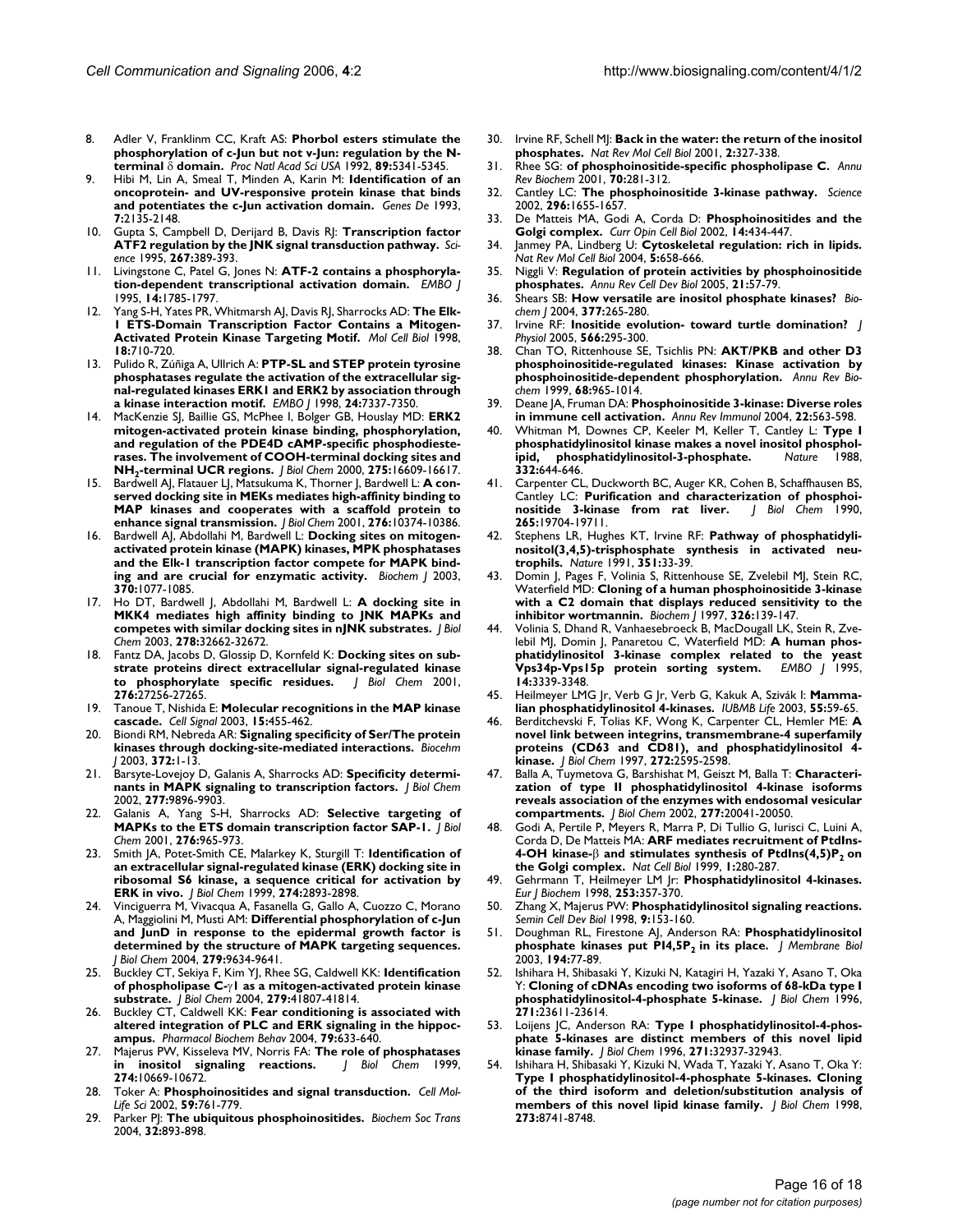- 55. Itoh T, Ijuin T, Takenawa T: **A novel phosphatidylinositol-5 phosphate 4-kinase (phosphatidylinositol-phosphate kinase II**γ**[\) is phosphorylated in the endoplasmic reticulum in](http://www.ncbi.nlm.nih.gov/entrez/query.fcgi?cmd=Retrieve&db=PubMed&dopt=Abstract&list_uids=9685379) [response to mitogenic signals.](http://www.ncbi.nlm.nih.gov/entrez/query.fcgi?cmd=Retrieve&db=PubMed&dopt=Abstract&list_uids=9685379)** *J Biol Chem* 1998, **273:**20292-20299.
- 56. Lee SY, Voronov S, Letinic K, Nairn AC, Di Paolo G, De Camilli P: **Regulation of the interaction between PIPKI**γ **[and talin by](http://www.ncbi.nlm.nih.gov/entrez/query.fcgi?cmd=Retrieve&db=PubMed&dopt=Abstract&list_uids=15738269) [proline-directed protein kinases.](http://www.ncbi.nlm.nih.gov/entrez/query.fcgi?cmd=Retrieve&db=PubMed&dopt=Abstract&list_uids=15738269)** *J Cell Biol* 2005, **168:**789-799.
- Dewaste V, Moreau C, De Smedt F, Bex F, De Smedt H, Wuytack F, Missiaen L, Erneux C: **The three isoenzymes of human inositol-1,4,5-trisphosphate 3-kinase show specific intracellular localization but comparable Ca2+ [responses on transfection in](http://www.ncbi.nlm.nih.gov/entrez/query.fcgi?cmd=Retrieve&db=PubMed&dopt=Abstract&list_uids=12747803) [COS-7 cells.](http://www.ncbi.nlm.nih.gov/entrez/query.fcgi?cmd=Retrieve&db=PubMed&dopt=Abstract&list_uids=12747803)** *Biochem J* 2003, **374:**41-49.
- 58. Choi KY, Kim HK, Lee SY, Moon KH, Sim SS, Kim JW, Chung HK, Rhee SG: **[Molecular cloning and expression of a complemen](http://www.ncbi.nlm.nih.gov/entrez/query.fcgi?cmd=Retrieve&db=PubMed&dopt=Abstract&list_uids=2157285)[tary DNA for inositol 1,4,5-trisphosphate 3-kinase.](http://www.ncbi.nlm.nih.gov/entrez/query.fcgi?cmd=Retrieve&db=PubMed&dopt=Abstract&list_uids=2157285)** *Science* 1990, **248:**64-66.
- 59. Vanweyenberg V, Communi D, D'Santos CS, Erneux C: **Tissue- and cell-specific expression of Ins(1,4,5)P3 [3-kinase isoenzymes.](http://www.ncbi.nlm.nih.gov/entrez/query.fcgi?cmd=Retrieve&db=PubMed&dopt=Abstract&list_uids=7887896)** *Biochem J* 1995, **306:**429-435.
- 60. Dewaste V, Pouillon V, Moreau C, Shears S, Takazawa K, Erneux C: **[Cloning and expression of a cDNA encoding human inositol](http://www.ncbi.nlm.nih.gov/entrez/query.fcgi?cmd=Retrieve&db=PubMed&dopt=Abstract&list_uids=11085927) [1,4,5-trisphosphate 3-kinase C.](http://www.ncbi.nlm.nih.gov/entrez/query.fcgi?cmd=Retrieve&db=PubMed&dopt=Abstract&list_uids=11085927)** *Biochem J* 2000, **352:**343-351.
- 61. Dewaste V, Roymans D, Moreau C, Erneux C: **[Cloning and expres](http://www.ncbi.nlm.nih.gov/entrez/query.fcgi?cmd=Retrieve&db=PubMed&dopt=Abstract&list_uids=11846419)[sion of a full-length cDNA encoding human inositol 1,4,5-tri](http://www.ncbi.nlm.nih.gov/entrez/query.fcgi?cmd=Retrieve&db=PubMed&dopt=Abstract&list_uids=11846419)[sphosphate 3-kinase B.](http://www.ncbi.nlm.nih.gov/entrez/query.fcgi?cmd=Retrieve&db=PubMed&dopt=Abstract&list_uids=11846419)** *Biochem Biophys Res Commun* 2002, **291:**400-405.
- 62. Nalaskowski MM, Bertsch U, Fanick W, Stockebrand MC, Schmale H, Mayr GW: **[Rat inositol 1,4,5-trisphosphate 3-kinase C is enzy](http://www.ncbi.nlm.nih.gov/entrez/query.fcgi?cmd=Retrieve&db=PubMed&dopt=Abstract&list_uids=12649294)matically specialized for basal cellular inositol trisphosphate [phosphorylation and shuttles actively between nucleus and](http://www.ncbi.nlm.nih.gov/entrez/query.fcgi?cmd=Retrieve&db=PubMed&dopt=Abstract&list_uids=12649294) [cytoplasm.](http://www.ncbi.nlm.nih.gov/entrez/query.fcgi?cmd=Retrieve&db=PubMed&dopt=Abstract&list_uids=12649294)** *J Biol Chem* 2003, **278:**19765-19776.
- 63. Hascakova-Bartova R, Pouillon V, Dewaste V, Moreau C, Jacques C, Banting G, Schurmans S, Erneux C: **Identification and subcellular distribution of endogenous Ins(1,4,5)P3 [3-kinase B in mouse](http://www.ncbi.nlm.nih.gov/entrez/query.fcgi?cmd=Retrieve&db=PubMed&dopt=Abstract&list_uids=15381088) [tissues.](http://www.ncbi.nlm.nih.gov/entrez/query.fcgi?cmd=Retrieve&db=PubMed&dopt=Abstract&list_uids=15381088)** *Biochem Biophys Res Commun* 2004, **323:**920-925.
- 64. Chamberlain PP, Sandberg ML, Sauer K, Cooke MP, Lesley SA, Spraggon G: **[Structural insights into enzyme regulation for inositol](http://www.ncbi.nlm.nih.gov/entrez/query.fcgi?cmd=Retrieve&db=PubMed&dopt=Abstract&list_uids=16262249) [1,4,5-trisphosphate 3-kinase B.](http://www.ncbi.nlm.nih.gov/entrez/query.fcgi?cmd=Retrieve&db=PubMed&dopt=Abstract&list_uids=16262249)** *Biochemistry* 2005, **44:**14486-14493.
- 65. Wen BG, Pletcher MT, Warashina M, Choe SH, Ziaee N, Wiltshire T, Sauer K, Cooke MP: **[Inositol \(1,4,5\) trisphosphate 3 kinase B](http://www.ncbi.nlm.nih.gov/entrez/query.fcgi?cmd=Retrieve&db=PubMed&dopt=Abstract&list_uids=15064401) [controls positive selection of T cells and modulates Erk](http://www.ncbi.nlm.nih.gov/entrez/query.fcgi?cmd=Retrieve&db=PubMed&dopt=Abstract&list_uids=15064401) [activity.](http://www.ncbi.nlm.nih.gov/entrez/query.fcgi?cmd=Retrieve&db=PubMed&dopt=Abstract&list_uids=15064401)** *Proc Natl Acad Sci U S A* 2004, **101:**5604-5609.
- Pouillon V, Hascakova-Bartova R, Pajak B, Adam E, Bex F, Dewaste V, Van Lint C, Leo O, Erneux C, Schurmans S: **[Inositol 1,3,4,5-tetrak](http://www.ncbi.nlm.nih.gov/entrez/query.fcgi?cmd=Retrieve&db=PubMed&dopt=Abstract&list_uids=14517551)[isphosphate is essential for T lymphocyte development.](http://www.ncbi.nlm.nih.gov/entrez/query.fcgi?cmd=Retrieve&db=PubMed&dopt=Abstract&list_uids=14517551)** *Nat Immunol* 2003, **4:**1136-1143.
- 67. Soriano S, Thomas S, High S, Griffiths G, D'santos C, Cullen P, Banting G: **Membrane association, localization and topology of rat inositol 1,4,5-trisphosphate 3-kinase B: implications for membrane traffic and Ca2+ [homoeostasis.](http://www.ncbi.nlm.nih.gov/entrez/query.fcgi?cmd=Retrieve&db=PubMed&dopt=Abstract&list_uids=9182721)** *Biochem J* 1997, **324:**579-589.
- 68. Wilson MP, Majerus PW: **[Isolation of inositol 1,3,4-trisphos](http://www.ncbi.nlm.nih.gov/entrez/query.fcgi?cmd=Retrieve&db=PubMed&dopt=Abstract&list_uids=8662638)[phate 5/6-kinase, cDNA cloning and expression of the](http://www.ncbi.nlm.nih.gov/entrez/query.fcgi?cmd=Retrieve&db=PubMed&dopt=Abstract&list_uids=8662638) [recombinant enzyme.](http://www.ncbi.nlm.nih.gov/entrez/query.fcgi?cmd=Retrieve&db=PubMed&dopt=Abstract&list_uids=8662638)** *J Biol Chem* 1996, **271:**11904-11910.
- 69. Yang X, Shears SB: **Multitasking in signal transduction by a promiscuous human Ins(3,4,5,6)P4 1-kinase/Ins(1,3,4)P3 [5/6-](http://www.ncbi.nlm.nih.gov/entrez/query.fcgi?cmd=Retrieve&db=PubMed&dopt=Abstract&list_uids=11042108) [kinase.](http://www.ncbi.nlm.nih.gov/entrez/query.fcgi?cmd=Retrieve&db=PubMed&dopt=Abstract&list_uids=11042108)** *Biochem J* 2000, **351:**551-555.
- 70. Ho MWY, Yang X, Carew MA, Zhang T, Hua L, Kwon Y-U, Chung S-K, Adelt S, Vogel G, Riley AM, Potter BVL, Shears SB: **Regulation of Ins(3,4,5,6)P4 [signaling by a reversible kinase/phosphatase.](http://www.ncbi.nlm.nih.gov/entrez/query.fcgi?cmd=Retrieve&db=PubMed&dopt=Abstract&list_uids=11909533)** *Curr Biol* 2002, **12:**477-482.
- 71. Verbsky JW, Chang S-C, Wilson MP, Mochizuki Y, Majerus PW: **[The](http://www.ncbi.nlm.nih.gov/entrez/query.fcgi?cmd=Retrieve&db=PubMed&dopt=Abstract&list_uids=15531582) [pathway for the production of inositol hexakisphosphate in](http://www.ncbi.nlm.nih.gov/entrez/query.fcgi?cmd=Retrieve&db=PubMed&dopt=Abstract&list_uids=15531582) [human cells.](http://www.ncbi.nlm.nih.gov/entrez/query.fcgi?cmd=Retrieve&db=PubMed&dopt=Abstract&list_uids=15531582)** *J Biol Chem* 2005, **280:**1911-1920.
- 72. Saiardi A, Nagata E, Luo HR, Sawa A, Luo X, Snowman AM, Snyder SH: **[Mammalian inositol polyphosphate multikinase synthe](http://www.ncbi.nlm.nih.gov/entrez/query.fcgi?cmd=Retrieve&db=PubMed&dopt=Abstract&list_uids=11226235)[sizes inositol 1,4,5-trisphosphate and an inositol pyrophos](http://www.ncbi.nlm.nih.gov/entrez/query.fcgi?cmd=Retrieve&db=PubMed&dopt=Abstract&list_uids=11226235)[phate.](http://www.ncbi.nlm.nih.gov/entrez/query.fcgi?cmd=Retrieve&db=PubMed&dopt=Abstract&list_uids=11226235)** *Proc Natl Acad Sci USA* 2001, **98:**2306-2311.
- 73. Chang S-C, Miller AL, Feng Y, Wente SR, Majerus PW: **[The human](http://www.ncbi.nlm.nih.gov/entrez/query.fcgi?cmd=Retrieve&db=PubMed&dopt=Abstract&list_uids=12223481) [homolog of the rat inositol phosphate multikinase is an inosi](http://www.ncbi.nlm.nih.gov/entrez/query.fcgi?cmd=Retrieve&db=PubMed&dopt=Abstract&list_uids=12223481)[tol 1,3,4,6-tetrakisphosphate 5-kinase.](http://www.ncbi.nlm.nih.gov/entrez/query.fcgi?cmd=Retrieve&db=PubMed&dopt=Abstract&list_uids=12223481)** *J Biol Chem* 2002, **277:**43836-43843.
- 74. Eisenberg F Jr: **[D-Myoinositol 1-phosphate as product of cycli](http://www.ncbi.nlm.nih.gov/entrez/query.fcgi?cmd=Retrieve&db=PubMed&dopt=Abstract&list_uids=4290245)[zation of glucose 6-phosphate and substrate for a specific](http://www.ncbi.nlm.nih.gov/entrez/query.fcgi?cmd=Retrieve&db=PubMed&dopt=Abstract&list_uids=4290245) [phosphatase in rat testis.](http://www.ncbi.nlm.nih.gov/entrez/query.fcgi?cmd=Retrieve&db=PubMed&dopt=Abstract&list_uids=4290245)** *J Biol Chem* 1967, **242:**1375-1382.
- 75. Takimoto K, Okada M, Matsuda Y, Nakagawa H: **[Purification and](http://www.ncbi.nlm.nih.gov/entrez/query.fcgi?cmd=Retrieve&db=PubMed&dopt=Abstract&list_uids=2999094) [properties of myo-inositol-1-phosphatase from rat brain.](http://www.ncbi.nlm.nih.gov/entrez/query.fcgi?cmd=Retrieve&db=PubMed&dopt=Abstract&list_uids=2999094)** *J Biochem (Tokyo)* 1985, **98:**363-370.
- 76. Ragan CI, Watling KJ, Gee NS, Aspley S, Jackson RG, Reid GG, Baker R, Billington DC, Barnaby RJ, Leeson PD: **The dephosphorylation of inositol 1,4-bisphosphate to inositol in liver and brain involves two distinct Li+[-sensitive enzymes and proceeds via](http://www.ncbi.nlm.nih.gov/entrez/query.fcgi?cmd=Retrieve&db=PubMed&dopt=Abstract&list_uids=2829849) [inositol 4-phosphate.](http://www.ncbi.nlm.nih.gov/entrez/query.fcgi?cmd=Retrieve&db=PubMed&dopt=Abstract&list_uids=2829849)** *Biochem J* 1988, **249:**143-148.
- 77. Gee NS, Ragan CI, Watling KJ, Aspley S, Jackson RG, Reid GG, Gani D, Shute JK: **The purification and properties of** *myo***[-inositol](http://www.ncbi.nlm.nih.gov/entrez/query.fcgi?cmd=Retrieve&db=PubMed&dopt=Abstract&list_uids=2833231) [monophosphatase from bovine brain.](http://www.ncbi.nlm.nih.gov/entrez/query.fcgi?cmd=Retrieve&db=PubMed&dopt=Abstract&list_uids=2833231)** *Biochem J* 1988, **249:**883-889.
- 78. McAllister G, Whiting P, Hammond EA, Knowles MR, Atack JR, Bailey FJ, Maigetter R, Ragan CI: **[cDNA cloning of human and rat brain](http://www.ncbi.nlm.nih.gov/entrez/query.fcgi?cmd=Retrieve&db=PubMed&dopt=Abstract&list_uids=1377913) [myo-inositol monophosphatase. Expression and characteri](http://www.ncbi.nlm.nih.gov/entrez/query.fcgi?cmd=Retrieve&db=PubMed&dopt=Abstract&list_uids=1377913)[zation of the human recombinant enzyme.](http://www.ncbi.nlm.nih.gov/entrez/query.fcgi?cmd=Retrieve&db=PubMed&dopt=Abstract&list_uids=1377913)** *Biochem J* 1992, **284:**749-754.
- 79. Quiroz JA, Gould TD, Manji HK: **[Molecular effects of lithium.](http://www.ncbi.nlm.nih.gov/entrez/query.fcgi?cmd=Retrieve&db=PubMed&dopt=Abstract&list_uids=15471909)** *Mol Interv* 2004, **4:**259-272.
- 80. Inhorn RC, Majerus PW: **Inositol polyphosphate 1-phosphatase from calf brain. Purification and inhibition by Li+, Ca2+, and Mn2[+.](http://www.ncbi.nlm.nih.gov/entrez/query.fcgi?cmd=Retrieve&db=PubMed&dopt=Abstract&list_uids=2824473)** *J Biol Chem* 1987, **262:**15946-15952.
- 81. Inhorn RC, Majerus PW: **[Properties of inositol polyphosphate 1](http://www.ncbi.nlm.nih.gov/entrez/query.fcgi?cmd=Retrieve&db=PubMed&dopt=Abstract&list_uids=2844776) [phosphatase.](http://www.ncbi.nlm.nih.gov/entrez/query.fcgi?cmd=Retrieve&db=PubMed&dopt=Abstract&list_uids=2844776)** *J Biol Chem* 1988, **263:**14559-14565.
- 82. York JD, Majerus PW: **[Isolation and heterologous expression of](http://www.ncbi.nlm.nih.gov/entrez/query.fcgi?cmd=Retrieve&db=PubMed&dopt=Abstract&list_uids=2175905) [a cDNA encoding bovine inositol polyphosphate 1-phos](http://www.ncbi.nlm.nih.gov/entrez/query.fcgi?cmd=Retrieve&db=PubMed&dopt=Abstract&list_uids=2175905)[phatase.](http://www.ncbi.nlm.nih.gov/entrez/query.fcgi?cmd=Retrieve&db=PubMed&dopt=Abstract&list_uids=2175905)** *Proc Natl Acad Sci U S A* 1990, **87:**9548-9552.
- 83. Steen VM, Lovlie R, Osher Y, Belmaker RH, Berle JO, Gulbrandsen AK: **[The polymorphic inositol 1-phosphatase gene as a candi](http://www.ncbi.nlm.nih.gov/entrez/query.fcgi?cmd=Retrieve&db=PubMed&dopt=Abstract&list_uids=9682271)[date for pharmacogenetic prediction of lithium-responsive](http://www.ncbi.nlm.nih.gov/entrez/query.fcgi?cmd=Retrieve&db=PubMed&dopt=Abstract&list_uids=9682271) [manic-depressive illness.](http://www.ncbi.nlm.nih.gov/entrez/query.fcgi?cmd=Retrieve&db=PubMed&dopt=Abstract&list_uids=9682271)** *Pharmacogenetics* 1998, **8:**259-268.
- 84. Laporte J, Hu LJ, Kretz C, Mandel JL, Kioschis P, Coy JF, Klauck SM, Poustka A, Dahl N: **[A gene mutated in X-linked myotubular](http://www.ncbi.nlm.nih.gov/entrez/query.fcgi?cmd=Retrieve&db=PubMed&dopt=Abstract&list_uids=8640223) [myopathy defines a new putative tyrosine phosphatase fam](http://www.ncbi.nlm.nih.gov/entrez/query.fcgi?cmd=Retrieve&db=PubMed&dopt=Abstract&list_uids=8640223)[ily conserved in yeast.](http://www.ncbi.nlm.nih.gov/entrez/query.fcgi?cmd=Retrieve&db=PubMed&dopt=Abstract&list_uids=8640223)** *Nat Genet* 1996, **13:**175-182.
- 85. Blondeau F, Laporte J, Bodin S, Superti-Furga G, Payrastre B, Mandel JL: **[Myotubularin, a phosphatase deficient in myotubular](http://www.ncbi.nlm.nih.gov/entrez/query.fcgi?cmd=Retrieve&db=PubMed&dopt=Abstract&list_uids=11001925) [myopathy, acts on phosphatidylinositol 3-kinase and phos](http://www.ncbi.nlm.nih.gov/entrez/query.fcgi?cmd=Retrieve&db=PubMed&dopt=Abstract&list_uids=11001925)[phatidylinositol 3-phosphate pathway.](http://www.ncbi.nlm.nih.gov/entrez/query.fcgi?cmd=Retrieve&db=PubMed&dopt=Abstract&list_uids=11001925)** *Hum Mol Genet* 2000, **9:**2223-2229.
- 86. Taylor GS, Maehama T, Dixon JE: **[Myotubularin, a protein tyro](http://www.ncbi.nlm.nih.gov/entrez/query.fcgi?cmd=Retrieve&db=PubMed&dopt=Abstract&list_uids=10900271)sine phosphatase mutated in myotubular myopathy, dephos[phorylates the lipid second messenger, phosphatidylinositol](http://www.ncbi.nlm.nih.gov/entrez/query.fcgi?cmd=Retrieve&db=PubMed&dopt=Abstract&list_uids=10900271) [3-phosphate.](http://www.ncbi.nlm.nih.gov/entrez/query.fcgi?cmd=Retrieve&db=PubMed&dopt=Abstract&list_uids=10900271)** *Proc Natl Acad Sci USA* 2000, **97:**8910-8915.
- 87. Laporte J, Bedez F, Bolino A, Mandel J-L: **[Myotubularins, a large](http://www.ncbi.nlm.nih.gov/entrez/query.fcgi?cmd=Retrieve&db=PubMed&dopt=Abstract&list_uids=12925573) [disease-associated family of cooperating catalytically active](http://www.ncbi.nlm.nih.gov/entrez/query.fcgi?cmd=Retrieve&db=PubMed&dopt=Abstract&list_uids=12925573) [and inactive phosphoinositides phosphatases.](http://www.ncbi.nlm.nih.gov/entrez/query.fcgi?cmd=Retrieve&db=PubMed&dopt=Abstract&list_uids=12925573)** *Hum Mol Genet* 2003, **12(Spec No 2):**R285-292.
- 88. Tronchère H, Buj-Bello A, Mandel J-L, Payrastre B: **[Implication of](http://www.ncbi.nlm.nih.gov/entrez/query.fcgi?cmd=Retrieve&db=PubMed&dopt=Abstract&list_uids=14618257) [phosphoinositide phosphatases in genetic diseases: the case](http://www.ncbi.nlm.nih.gov/entrez/query.fcgi?cmd=Retrieve&db=PubMed&dopt=Abstract&list_uids=14618257) [of myotubularin.](http://www.ncbi.nlm.nih.gov/entrez/query.fcgi?cmd=Retrieve&db=PubMed&dopt=Abstract&list_uids=14618257)** *Cell Mol Life Sci* 2003, **60:**2084-2099.
- 89. Kim S-A, Taylor GS, Torgersen KM, Dixon JE: **[Myotubularin and](http://www.ncbi.nlm.nih.gov/entrez/query.fcgi?cmd=Retrieve&db=PubMed&dopt=Abstract&list_uids=11733541) MTMR2, phosphatidylinositol 3-phosphatases mutated in [myotubular myopathy and type 4B Charcot-Marie-Tooth](http://www.ncbi.nlm.nih.gov/entrez/query.fcgi?cmd=Retrieve&db=PubMed&dopt=Abstract&list_uids=11733541) [disease.](http://www.ncbi.nlm.nih.gov/entrez/query.fcgi?cmd=Retrieve&db=PubMed&dopt=Abstract&list_uids=11733541)** *J Biol Chem* 2002, **277:**4526-4531.
- 90. Schaletzky J, Dove SK, Short B, Lorenzo O, Clague MJ, Barr FA: **Phosphatidylinositol-5-phosphate activation and conserved [substrate specificity of the myotubularin phosphatidylinosi](http://www.ncbi.nlm.nih.gov/entrez/query.fcgi?cmd=Retrieve&db=PubMed&dopt=Abstract&list_uids=12646134)[tol 3-phosphatases.](http://www.ncbi.nlm.nih.gov/entrez/query.fcgi?cmd=Retrieve&db=PubMed&dopt=Abstract&list_uids=12646134)** *Curr Biol* 2003, **13:**504-509.
- Berger P, Bonneick S, Willi S, Wymann M, Suter U: [Loss of phos](http://www.ncbi.nlm.nih.gov/entrez/query.fcgi?cmd=Retrieve&db=PubMed&dopt=Abstract&list_uids=12045210)**[phatase activity in myotubularin-related protein 2 is associ](http://www.ncbi.nlm.nih.gov/entrez/query.fcgi?cmd=Retrieve&db=PubMed&dopt=Abstract&list_uids=12045210)[ated with Charcot-Marie-Tooth disease type 4B1.](http://www.ncbi.nlm.nih.gov/entrez/query.fcgi?cmd=Retrieve&db=PubMed&dopt=Abstract&list_uids=12045210)** *Hum Mol Genet* 2002, **11:**1569-1579.
- 92. Walker DM, Urbé S, Dove SK, Tenza D, Raposo G, Clague MJ: **[Char](http://www.ncbi.nlm.nih.gov/entrez/query.fcgi?cmd=Retrieve&db=PubMed&dopt=Abstract&list_uids=11676921)[acterization of MTMR3. an inositol lipid 3-phosphatase with](http://www.ncbi.nlm.nih.gov/entrez/query.fcgi?cmd=Retrieve&db=PubMed&dopt=Abstract&list_uids=11676921) [novel substrate specificity.](http://www.ncbi.nlm.nih.gov/entrez/query.fcgi?cmd=Retrieve&db=PubMed&dopt=Abstract&list_uids=11676921)** *Curr Biol* 2001, **11:**1600-1605.
- 93. Maehama T, Dixon JE: **[The tumor suppressor, PTEN/MMAC1,](http://www.ncbi.nlm.nih.gov/entrez/query.fcgi?cmd=Retrieve&db=PubMed&dopt=Abstract&list_uids=9593664) [dephosphorylates the lipid second messenger, phosphatidyli](http://www.ncbi.nlm.nih.gov/entrez/query.fcgi?cmd=Retrieve&db=PubMed&dopt=Abstract&list_uids=9593664)[nositol 3,4,5-trisphosphate.](http://www.ncbi.nlm.nih.gov/entrez/query.fcgi?cmd=Retrieve&db=PubMed&dopt=Abstract&list_uids=9593664)** *J Biol Chem* 1998, **273:**13375-13378.
- 94. Caffrey JJ, Darden T, Wenk MR, Shears SB: **[Expanding coincident](http://www.ncbi.nlm.nih.gov/entrez/query.fcgi?cmd=Retrieve&db=PubMed&dopt=Abstract&list_uids=11418101) [signaling by PTEN through its inositol 1,3,4,5,6-pentaki](http://www.ncbi.nlm.nih.gov/entrez/query.fcgi?cmd=Retrieve&db=PubMed&dopt=Abstract&list_uids=11418101)[sphosphate 3-phosphatase activity.](http://www.ncbi.nlm.nih.gov/entrez/query.fcgi?cmd=Retrieve&db=PubMed&dopt=Abstract&list_uids=11418101)** *FEBS Lett* 2001, **499:**6-10.